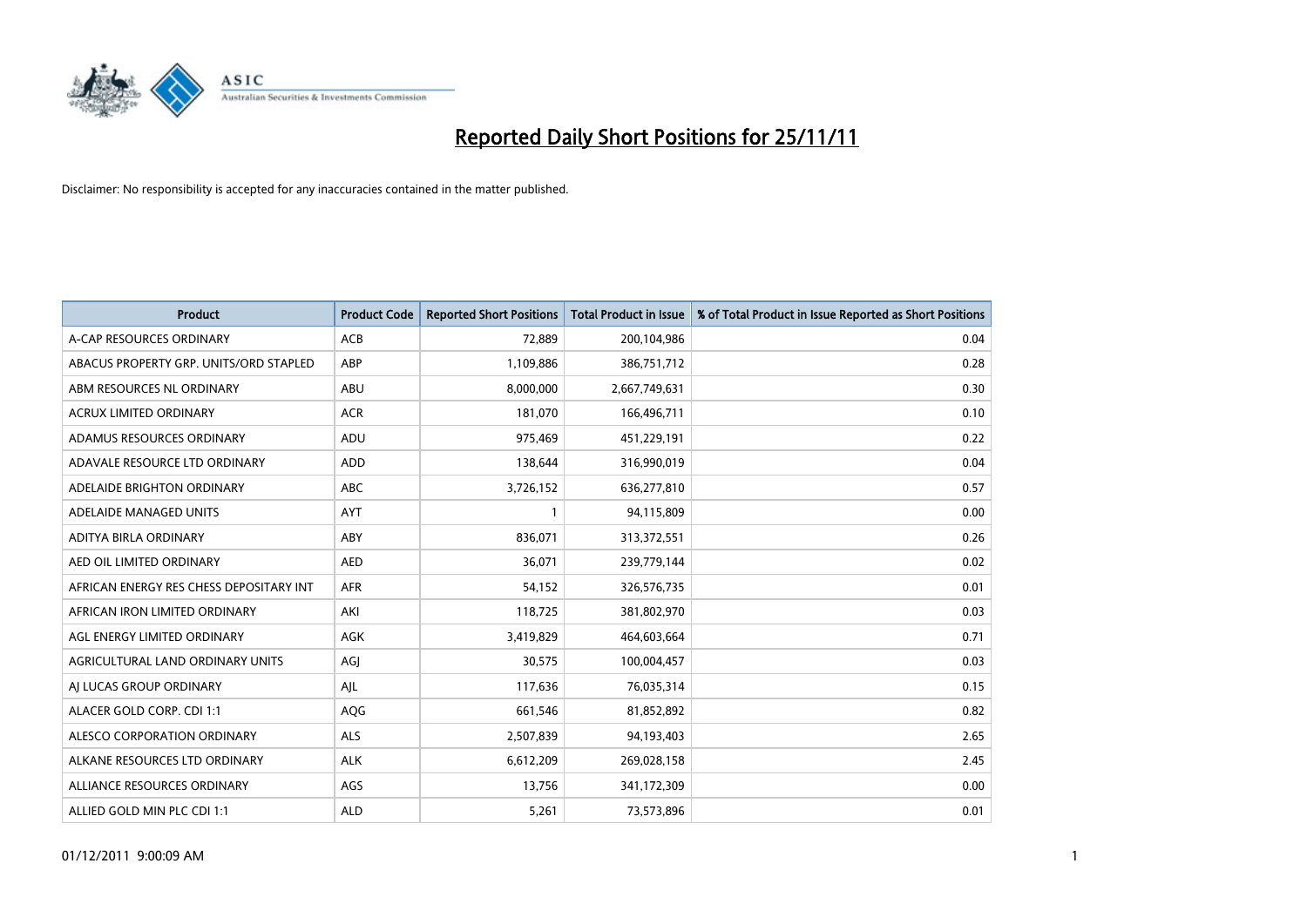

| <b>Product</b>                         | <b>Product Code</b> | <b>Reported Short Positions</b> | Total Product in Issue | % of Total Product in Issue Reported as Short Positions |
|----------------------------------------|---------------------|---------------------------------|------------------------|---------------------------------------------------------|
| ALLIED HEALTH LTD ORDINARY             | AHZ                 | 134.528                         | 643,360,097            | 0.02                                                    |
| ALTONA MINING LTD ORDINARY             | <b>AOH</b>          | 780,575                         | 518,687,704            | 0.16                                                    |
| ALUMINA LIMITED ORDINARY               | <b>AWC</b>          | 40,587,263                      | 2,440,196,187          | 1.65                                                    |
| AMADEUS ENERGY ORDINARY                | AMU                 | 454,000                         | 275,867,211            | 0.16                                                    |
| AMALGAMATED HOLDINGS ORDINARY          | AHD                 | 4                               | 157,480,461            | 0.00                                                    |
| AMCOR LIMITED ORDINARY                 | <b>AMC</b>          | 4,004,731                       | 1,221,776,347          | 0.32                                                    |
| AMP LIMITED ORDINARY                   | AMP                 | 11,608,184                      | 2,854,672,784          | 0.38                                                    |
| AMPELLA MINING ORDINARY                | <b>AMX</b>          | 596,997                         | 205,985,108            | 0.29                                                    |
| ANSELL LIMITED ORDINARY                | <b>ANN</b>          | 3,082,825                       | 131, 177, 201          | 2.36                                                    |
| ANTARES ENERGY LTD ORDINARY            | <b>AZZ</b>          | 69.495                          | 263,000,000            | 0.03                                                    |
| ANZ BANKING GRP LTD ORDINARY           | ANZ                 | 18,495,734                      | 2,634,777,566          | 0.71                                                    |
| APA GROUP STAPLED SECURITIES           | <b>APA</b>          | 7,375,897                       | 639,334,625            | 1.13                                                    |
| APEX MINERALS NL ORDINARY              | <b>AXM</b>          | 885.146                         | 5,550,243,713          | 0.02                                                    |
| APN EUROPEAN RETAIL UNITS STAPLED SEC. | <b>AEZ</b>          | 11,832                          | 544,910,660            | 0.00                                                    |
| APN NEWS & MEDIA ORDINARY              | <b>APN</b>          | 25,521,198                      | 630,211,415            | 4.04                                                    |
| AQUARIUS PLATINUM. ORDINARY            | <b>AQP</b>          | 3,229,784                       | 470,312,578            | 0.66                                                    |
| AQUILA RESOURCES ORDINARY              | <b>AQA</b>          | 6,652,804                       | 374,368,499            | 1.73                                                    |
| ARAFURA RESOURCE LTD DEFERRED          | <b>ARUN</b>         | 7,300                           | 122,660,114            | 0.01                                                    |
| ARAFURA RESOURCE LTD ORDINARY          | ARU                 | 10,464,613                      | 367,980,342            | 2.82                                                    |
| ARB CORPORATION ORDINARY               | ARP                 | 14,120                          | 72,481,302             | 0.01                                                    |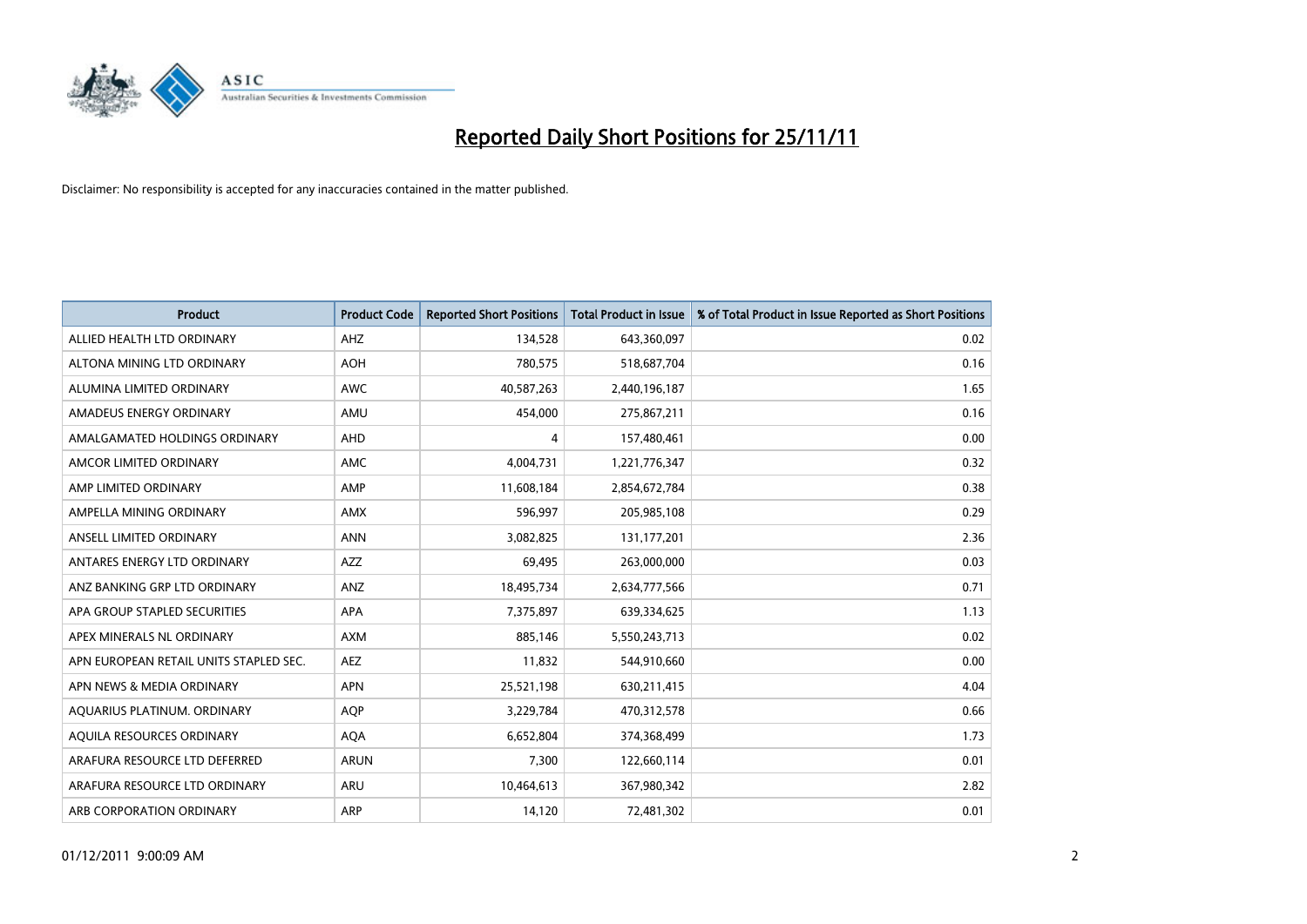

| <b>Product</b>                          | <b>Product Code</b> | <b>Reported Short Positions</b> | <b>Total Product in Issue</b> | % of Total Product in Issue Reported as Short Positions |
|-----------------------------------------|---------------------|---------------------------------|-------------------------------|---------------------------------------------------------|
| ARDENT LEISURE GROUP STAPLED SECURITIES | AAD                 | 581,722                         | 324,236,390                   | 0.17                                                    |
| ARISTOCRAT LEISURE ORDINARY             | ALL                 | 17,876,264                      | 543,181,024                   | 3.29                                                    |
| <b>ASCIANO LIMITED ORDINARY</b>         | <b>AIO</b>          | 9,629,234                       | 2,926,103,883                 | 0.31                                                    |
| ASG GROUP LIMITED ORDINARY              | <b>ASZ</b>          | 9,171                           | 171,456,889                   | 0.00                                                    |
| ASPEN GROUP ORD/UNITS STAPLED           | <b>APZ</b>          | 986,201                         | 584,985,037                   | 0.17                                                    |
| ASPIRE MINING LTD ORDINARY              | <b>AKM</b>          | 449,594                         | 620,594,556                   | 0.07                                                    |
| <b>ASTON RES LTD ORDINARY</b>           | <b>AZT</b>          | 2,359,230                       | 204,668,861                   | 1.17                                                    |
| ASTRO JAP PROP GROUP STAPLED SECURITIES | AJA                 | 28,020                          | 58,445,002                    | 0.05                                                    |
| ASX LIMITED ORDINARY                    | ASX                 | 2,278,374                       | 175,136,729                   | 1.31                                                    |
| ATLANTIC LIMITED ORDINARY               | ATI                 | 83,408                          | 114,494,562                   | 0.07                                                    |
| ATLAS IRON LIMITED ORDINARY             | AGO                 | 16,336,803                      | 894,359,560                   | 1.79                                                    |
| <b>AURORA OIL &amp; GAS ORDINARY</b>    | <b>AUT</b>          | 11,564,420                      | 411,655,343                   | 2.84                                                    |
| AUSDRILL LIMITED ORDINARY               | <b>ASL</b>          | 195,384                         | 302,888,156                   | 0.05                                                    |
| AUSENCO LIMITED ORDINARY                | AAX                 | 1,416,018                       | 123,258,843                   | 1.15                                                    |
| <b>AUSTAL LIMITED ORDINARY</b>          | ASB                 | 228,889                         | 188,069,638                   | 0.12                                                    |
| AUSTAR UNITED ORDINARY                  | <b>AUN</b>          | 7,066,220                       | 1,271,505,737                 | 0.55                                                    |
| <b>AUSTBROKERS HOLDINGS ORDINARY</b>    | <b>AUB</b>          | 2                               | 55,419,436                    | 0.00                                                    |
| AUSTIN ENGINEERING ORDINARY             | ANG                 | 4,847                           | 72,014,403                    | 0.00                                                    |
| <b>AUSTRALAND ASSETS ASSETS</b>         | AAZPB               | 1,168                           | 2,750,000                     | 0.04                                                    |
| AUSTRALAND PROPERTY STAPLED SECURITY    | <b>ALZ</b>          | 509,335                         | 576,846,597                   | 0.07                                                    |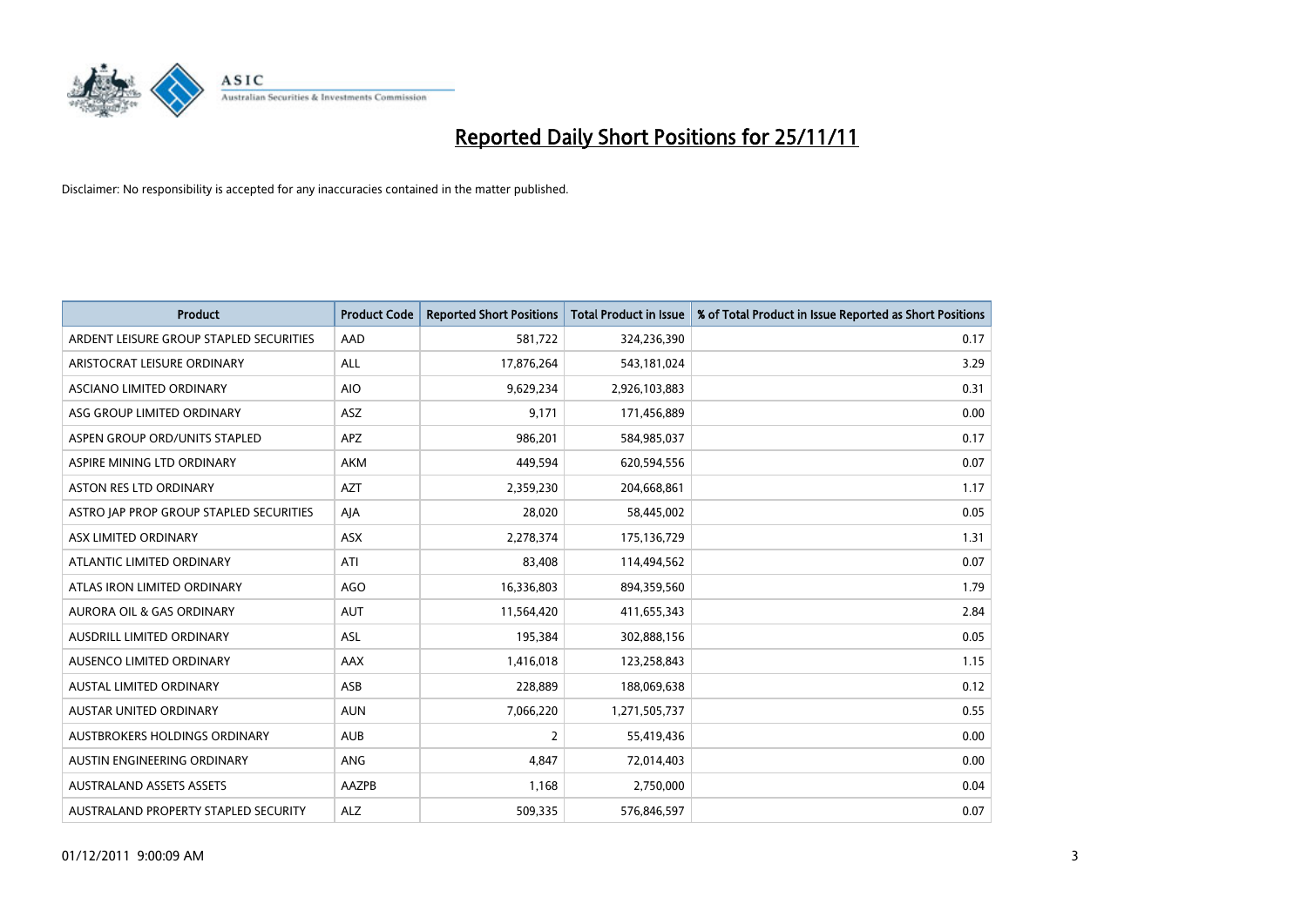

| <b>Product</b>                       | <b>Product Code</b> | <b>Reported Short Positions</b> | <b>Total Product in Issue</b> | % of Total Product in Issue Reported as Short Positions |
|--------------------------------------|---------------------|---------------------------------|-------------------------------|---------------------------------------------------------|
| AUSTRALIAN AGRICULT, ORDINARY        | AAC                 | 868,207                         | 312,892,824                   | 0.27                                                    |
| AUSTRALIAN EDUCATION UNITS           | <b>AEU</b>          | 625,000                         | 175,465,397                   | 0.36                                                    |
| AUSTRALIAN FOUNDAT, ORDINARY         | AFI                 | 11,400                          | 1,023,675,745                 | 0.00                                                    |
| AUSTRALIAN INFRASTR. UNITS/ORDINARY  | <b>AIX</b>          | 12,748,200                      | 620,733,944                   | 2.04                                                    |
| AUSTRALIAN MINES LTD ORDINARY        | <b>AUZ</b>          | 1,400,000                       | 636,910,317                   | 0.22                                                    |
| AUSTRALIAN PHARM, ORDINARY           | API                 | 598,783                         | 488,115,883                   | 0.12                                                    |
| AUTOMOTIVE HOLDINGS ORDINARY         | <b>AHE</b>          | 4.743                           | 260,579,682                   | 0.00                                                    |
| AVEXA LIMITED ORDINARY               | <b>AVX</b>          | 243,657                         | 847,688,779                   | 0.03                                                    |
| AWE LIMITED ORDINARY                 | <b>AWE</b>          | 2,577,265                       | 521,871,941                   | 0.49                                                    |
| AZUMAH RESOURCES ORDINARY            | <b>AZM</b>          | 110,779                         | 282,020,356                   | 0.04                                                    |
| <b>BANDANNA ENERGY ORDINARY</b>      | <b>BND</b>          | 1,163,678                       | 528,481,199                   | 0.22                                                    |
| BANK OF QUEENSLAND. ORDINARY         | <b>BOQ</b>          | 10,823,972                      | 225,369,547                   | 4.79                                                    |
| <b>BANNERMAN RESOURCES ORDINARY</b>  | <b>BMN</b>          | 145,966                         | 234,435,934                   | 0.06                                                    |
| <b>BASE RES LIMITED ORDINARY</b>     | <b>BSE</b>          | 1,363,039                       | 460,440,029                   | 0.30                                                    |
| <b>BATHURST RESOURCES ORDINARY</b>   | <b>BTU</b>          | 13,335,760                      | 689,447,997                   | 1.93                                                    |
| <b>BAUXITE RESOURCE LTD ORDINARY</b> | <b>BAU</b>          | 111,797                         | 235,379,896                   | 0.05                                                    |
| <b>BC IRON LIMITED ORDINARY</b>      | <b>BCI</b>          | 56,309                          | 95,311,000                    | 0.07                                                    |
| <b>BEACH ENERGY LIMITED ORDINARY</b> | <b>BPT</b>          | 6,845,732                       | 1,107,635,932                 | 0.63                                                    |
| BEADELL RESOURCE LTD ORDINARY        | <b>BDR</b>          | 3,264,715                       | 657,906,946                   | 0.49                                                    |
| BENDIGO AND ADELAIDE ORDINARY        | <b>BEN</b>          | 5.425.866                       | 365,816,262                   | 1.49                                                    |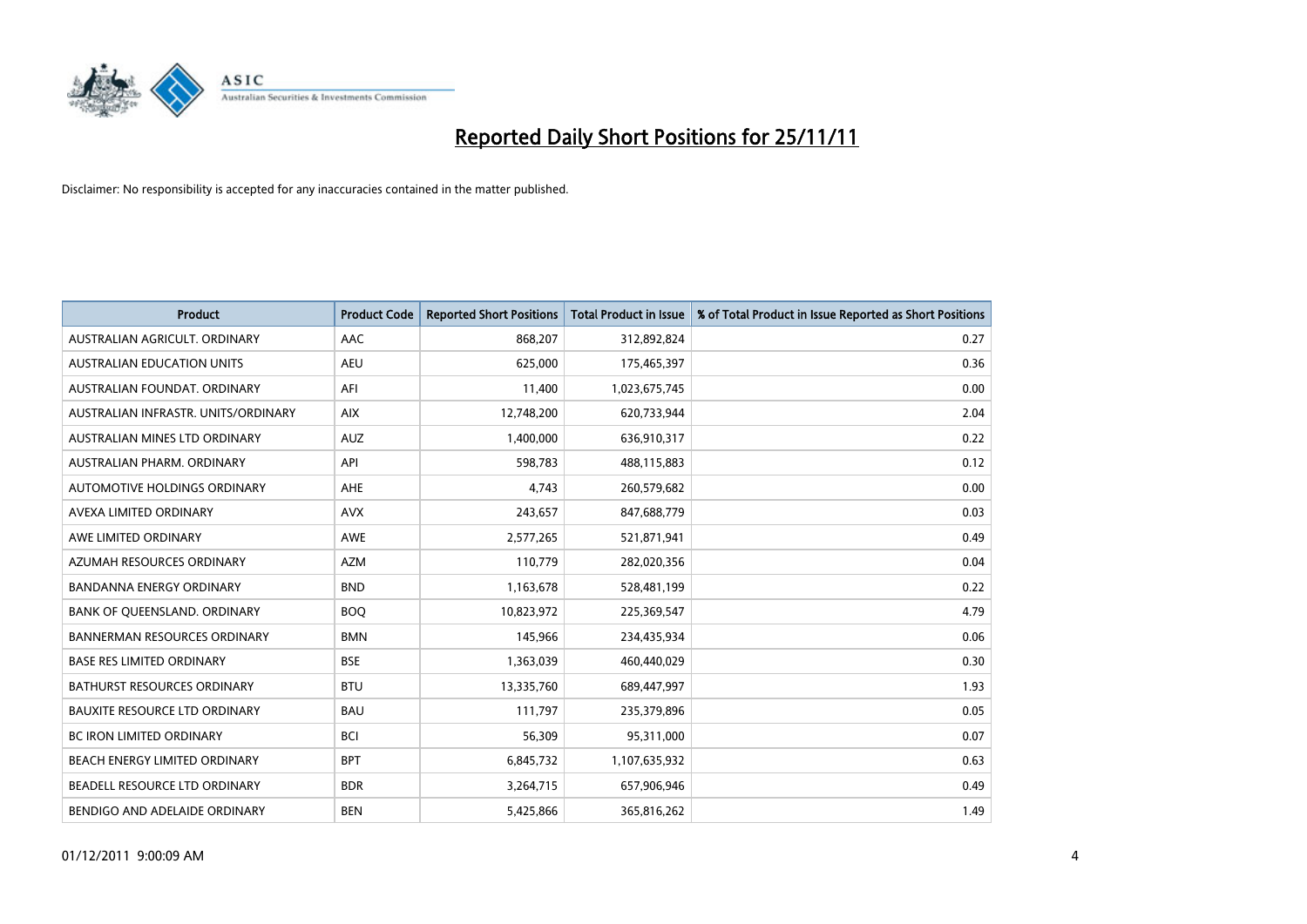

| <b>Product</b>                           | <b>Product Code</b> | <b>Reported Short Positions</b> | <b>Total Product in Issue</b> | % of Total Product in Issue Reported as Short Positions |
|------------------------------------------|---------------------|---------------------------------|-------------------------------|---------------------------------------------------------|
| BERKELEY RESOURCES ORDINARY              | <b>BKY</b>          | 43.825                          | 174,298,273                   | 0.02                                                    |
| BETASHARES ASX RES ETF UNITS             | <b>ORE</b>          | 88,220                          | 4,519,665                     | 1.95                                                    |
| <b>BHP BILLITON LIMITED ORDINARY</b>     | <b>BHP</b>          | 28,588,847                      | 3,211,496,105                 | 0.86                                                    |
| <b>BILLABONG ORDINARY</b>                | <b>BBG</b>          | 27,877,115                      | 255,102,103                   | 10.92                                                   |
| <b>BIONOMICS LIMITED ORDINARY</b>        | <b>BNO</b>          | 4,993                           | 344,731,779                   | 0.00                                                    |
| <b>BIOTA HOLDINGS ORDINARY</b>           | <b>BTA</b>          | 1,476,119                       | 181,703,711                   | 0.80                                                    |
| <b>BISALLOY STEEL ORDINARY</b>           | <b>BIS</b>          | 84,480                          | 216,455,965                   | 0.04                                                    |
| BKI INVESTMENT LTD ORDINARY              | <b>BKI</b>          | 508                             | 425,549,573                   | 0.00                                                    |
| <b>BLACKTHORN RESOURCES ORDINARY</b>     | <b>BTR</b>          | 35,848                          | 122,918,000                   | 0.03                                                    |
| <b>BLUESCOPE STEEL LTD ORDINARY</b>      | <b>BSL</b>          | 96,183,755                      | 1,849,170,356                 | 5.19                                                    |
| BLUESCOPE STEEL LTD RIGHTS 07-DEC-11 DEF | <b>BSLR</b>         | 3,634,884                       | 1,479,336,285                 | 0.25                                                    |
| <b>BOART LONGYEAR ORDINARY</b>           | <b>BLY</b>          | 4,577,617                       | 461,163,412                   | 0.98                                                    |
| <b>BOOM LOGISTICS ORDINARY</b>           | <b>BOL</b>          | 337,999                         | 465,011,147                   | 0.07                                                    |
| <b>BORAL LIMITED, ORDINARY</b>           | <b>BLD</b>          | 32,071,598                      | 744,729,957                   | 4.30                                                    |
| BOTSWANA METALS LTD ORDINARY             | <b>BML</b>          | 7,000                           | 143,717,013                   | 0.00                                                    |
| <b>BOW ENERGY LIMITED ORDINARY</b>       | <b>BOW</b>          | 614,327                         | 361,926,672                   | 0.17                                                    |
| <b>BRADKEN LIMITED ORDINARY</b>          | <b>BKN</b>          | 3,045,704                       | 166,624,800                   | 1.81                                                    |
| <b>BRAMBLES LIMITED ORDINARY</b>         | <b>BXB</b>          | 14,631,788                      | 1,480,318,057                 | 1.00                                                    |
| <b>BREVILLE GROUP LTD ORDINARY</b>       | <b>BRG</b>          | 2,739                           | 130,095,322                   | 0.00                                                    |
| BRICKWORKS LIMITED ORDINARY              | <b>BKW</b>          | 85,600                          | 147,567,333                   | 0.06                                                    |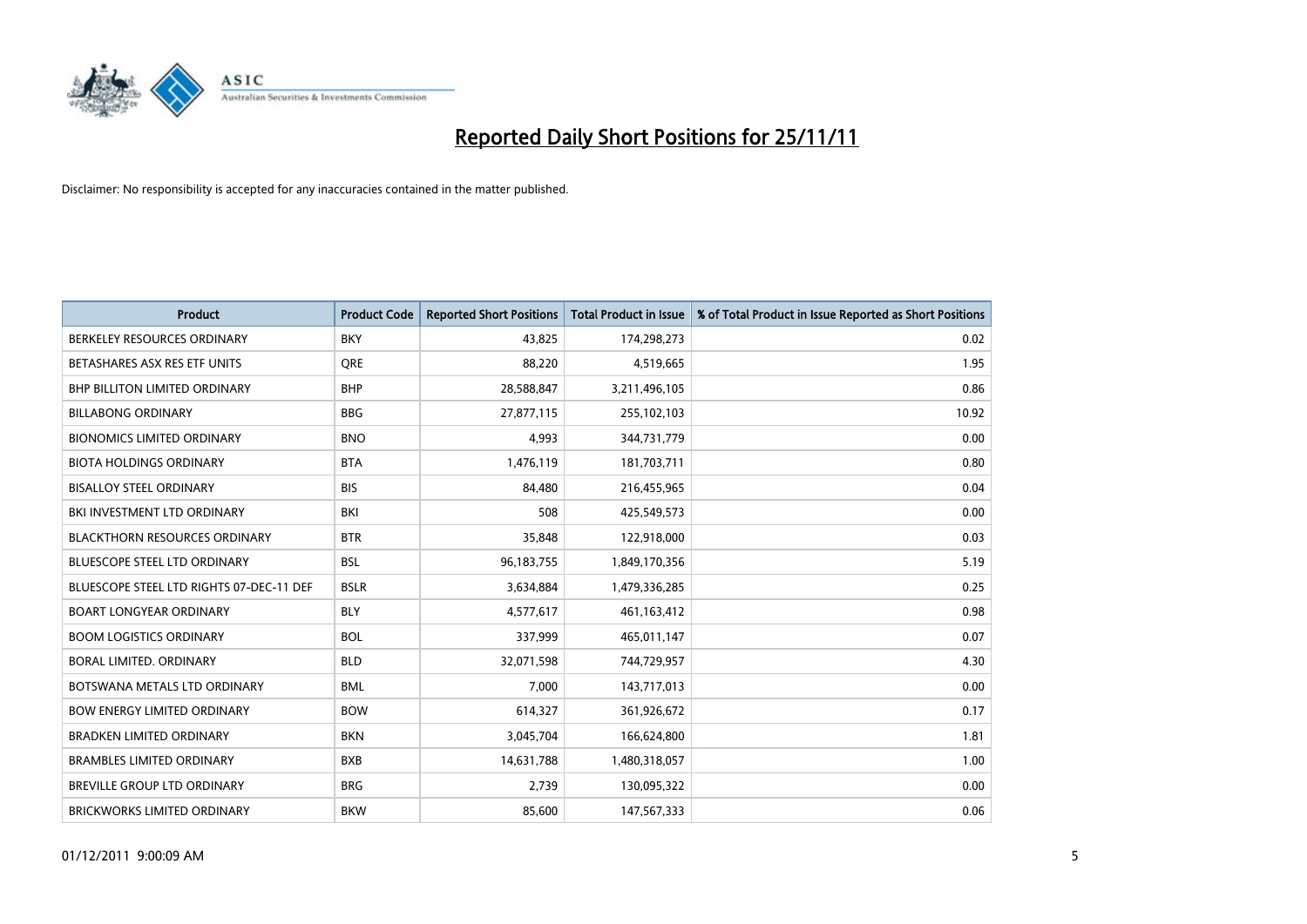

| <b>Product</b>                        | <b>Product Code</b> | <b>Reported Short Positions</b> | <b>Total Product in Issue</b> | % of Total Product in Issue Reported as Short Positions |
|---------------------------------------|---------------------|---------------------------------|-------------------------------|---------------------------------------------------------|
| <b>BROCKMAN RESOURCES ORDINARY</b>    | <b>BRM</b>          | 74,282                          | 144,803,151                   | 0.05                                                    |
| BT INVESTMENT MNGMNT ORDINARY         | <b>BTT</b>          | 1,242,337                       | 267,906,977                   | 0.47                                                    |
| <b>BURU ENERGY ORDINARY</b>           | <b>BRU</b>          | 544,017                         | 213,963,477                   | 0.25                                                    |
| <b>BWP TRUST ORDINARY UNITS</b>       | <b>BWP</b>          | 509,206                         | 520,012,793                   | 0.09                                                    |
| CABCHARGE AUSTRALIA ORDINARY          | CAB                 | 643,085                         | 120,437,014                   | 0.53                                                    |
| CALTEX AUSTRALIA ORDINARY             | <b>CTX</b>          | 6,052,427                       | 270,000,000                   | 2.26                                                    |
| <b>CAMPBELL BROTHERS ORDINARY</b>     | <b>CPB</b>          | 455,539                         | 67,503,411                    | 0.67                                                    |
| CAPE LAMBERT RES LTD ORDINARY         | <b>CFE</b>          | 1,162,487                       | 652,171,792                   | 0.17                                                    |
| CARABELLA RES LTD ORDINARY            | <b>CLR</b>          | 13,126                          | 104,603,539                   | 0.01                                                    |
| <b>CARBON ENERGY ORDINARY</b>         | <b>CNX</b>          | 2,683,581                       | 767,391,062                   | 0.34                                                    |
| <b>CARDNO LIMITED ORDINARY</b>        | <b>CDD</b>          | 4,080                           | 110,301,978                   | 0.00                                                    |
| CARNARVON PETROLEUM ORDINARY          | <b>CVN</b>          | 4,367,247                       | 690,320,634                   | 0.62                                                    |
| <b>CARNEGIE WAVE ENERGY ORDINARY</b>  | <b>CWE</b>          | 83,000                          | 901,487,627                   | 0.01                                                    |
| CARPATHIAN RESOURCES ORDINARY         | <b>CPN</b>          | 75,000                          | 265,533,501                   | 0.03                                                    |
| CARPENTARIA EXP. LTD ORDINARY         | CAP                 | 9,777                           | 98,991,301                    | 0.01                                                    |
| CARSALES.COM LTD ORDINARY             | <b>CRZ</b>          | 13,323,977                      | 233,971,831                   | 5.69                                                    |
| <b>CASH CONVERTERS ORDINARY</b>       | CCV                 | 55,296                          | 379,761,025                   | 0.01                                                    |
| <b>CASPIAN OIL &amp; GAS ORDINARY</b> | <b>CIG</b>          | 50,000                          | 1,331,500,513                 | 0.00                                                    |
| <b>CELLNET GROUP ORDINARY</b>         | <b>CLT</b>          | 1,342                           | 61,231,382                    | 0.00                                                    |
| CENTRAL PETROLEUM ORDINARY            | <b>CTP</b>          | 11,455                          | 1,073,304,842                 | 0.00                                                    |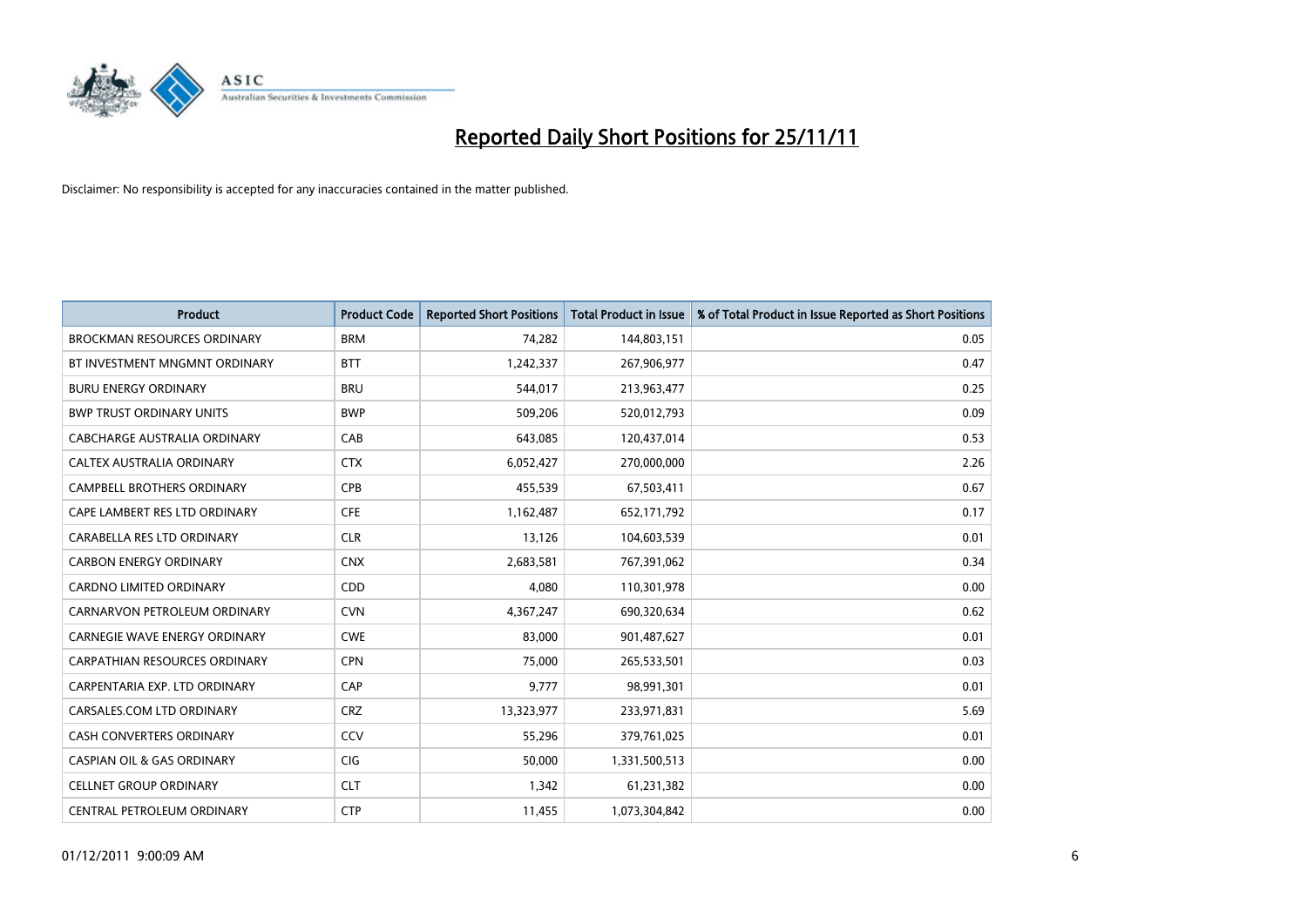

| <b>Product</b>                             | <b>Product Code</b> | <b>Reported Short Positions</b> | <b>Total Product in Issue</b> | % of Total Product in Issue Reported as Short Positions |
|--------------------------------------------|---------------------|---------------------------------|-------------------------------|---------------------------------------------------------|
| <b>CENTRO PROPERTIES UNITS/ORD STAPLED</b> | <b>CNP</b>          | 2,537                           | 972,414,514                   | 0.00                                                    |
| CENTRO RETAIL GROUP STAPLED SECURITIES     | <b>CER</b>          | 812,975                         | 2,286,399,424                 | 0.03                                                    |
| <b>CERAMIC FUEL CELLS ORDINARY</b>         | CFU                 | 211,538                         | 1,262,577,415                 | 0.02                                                    |
| CFS RETAIL PROPERTY UNITS                  | <b>CFX</b>          | 65,478,522                      | 2,839,591,911                 | 2.32                                                    |
| <b>CHALICE GOLD MINES ORDINARY</b>         | <b>CHN</b>          | 200                             | 250,030,886                   | 0.00                                                    |
| <b>CHALLENGER DIV.PRO. STAPLED UNITS</b>   | <b>CDI</b>          | 128,682                         | 888,390,542                   | 0.01                                                    |
| <b>CHALLENGER INFRAST, STAPLED UNITS</b>   | <b>CIF</b>          | 41,127                          | 316,223,785                   | 0.01                                                    |
| <b>CHALLENGER LIMITED ORDINARY</b>         | <b>CGF</b>          | 5,064,393                       | 552,513,723                   | 0.92                                                    |
| CHANDLER MACLEOD LTD ORDINARY              | <b>CMG</b>          | 11,970                          | 466,466,720                   | 0.00                                                    |
| CHARTER HALL GROUP STAPLED US PROHIBIT.    | <b>CHC</b>          | 272,748                         | 308,040,283                   | 0.09                                                    |
| <b>CHARTER HALL OFFICE UNIT</b>            | COO                 | 4,709,656                       | 493,319,730                   | 0.94                                                    |
| <b>CHARTER HALL RETAIL UNITS</b>           | <b>CQR</b>          | 1,603,719                       | 299,628,571                   | 0.54                                                    |
| CHORUS LIMITED DEFERRED SETTLEMENT         | <b>CNU</b>          | 2,301,164                       | 384,941,400                   | 0.57                                                    |
| CITIGOLD CORP LTD ORDINARY                 | <b>CTO</b>          | 2,059,217                       | 1,105,078,301                 | 0.18                                                    |
| CLINUVEL PHARMACEUT. ORDINARY              | <b>CUV</b>          | 4,127                           | 30,394,206                    | 0.01                                                    |
| <b>CLOUGH LIMITED ORDINARY</b>             | <b>CLO</b>          | 121,661                         | 769,416,269                   | 0.01                                                    |
| <b>COAL &amp; ALLIED ORDINARY</b>          | <b>CNA</b>          | 867                             | 86,584,735                    | 0.00                                                    |
| COAL OF AFRICA LTD ORDINARY                | <b>CZA</b>          | 732,640                         | 611,960,610                   | 0.11                                                    |
| <b>COALSPUR MINES LTD ORDINARY</b>         | <b>CPL</b>          | 1,082,384                       | 579,768,744                   | 0.18                                                    |
| <b>COBAR CONSOLIDATED ORDINARY</b>         | CCU                 | 64.626                          | 205,783,037                   | 0.03                                                    |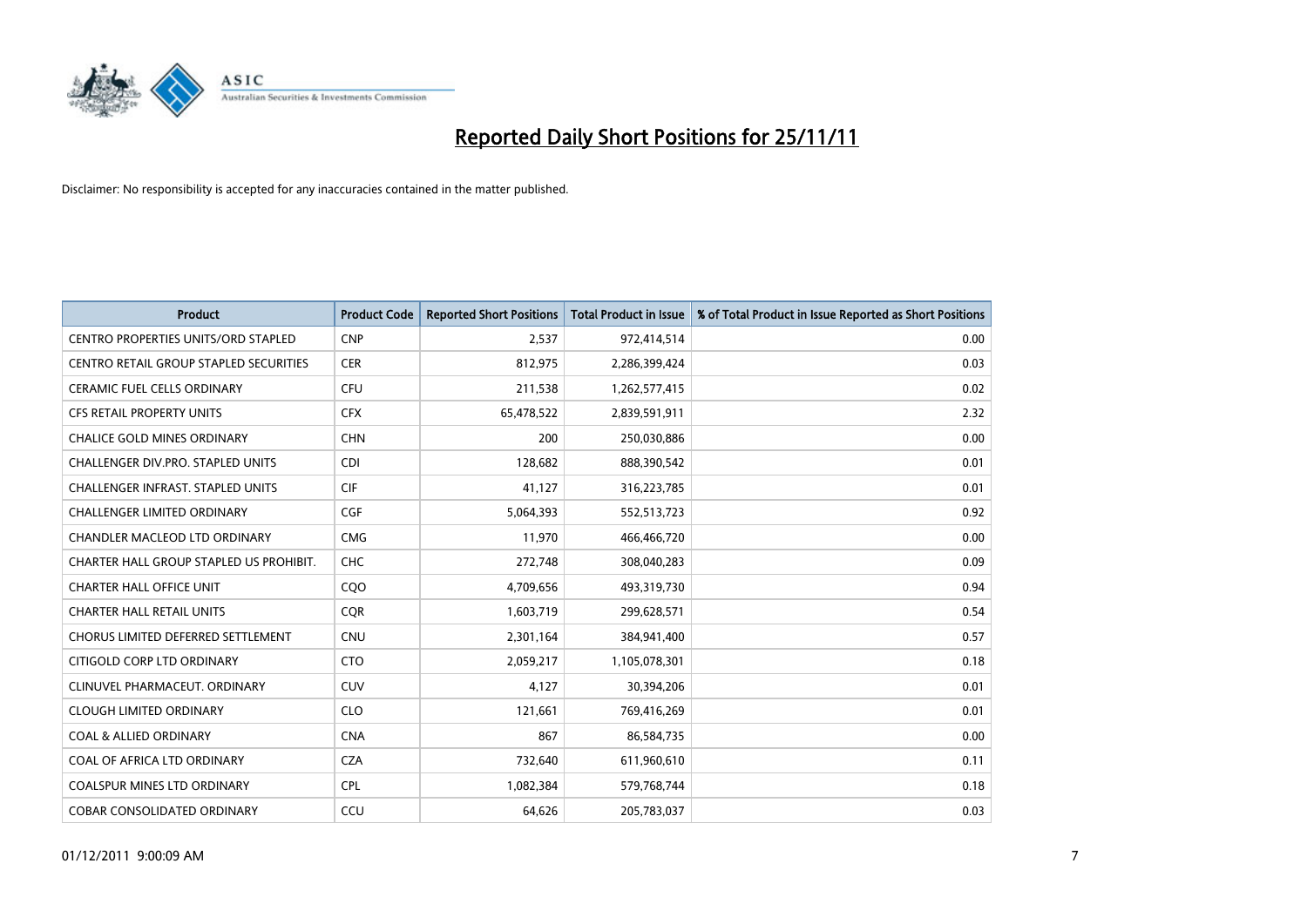

| <b>Product</b>                          | <b>Product Code</b> | <b>Reported Short Positions</b> | Total Product in Issue | % of Total Product in Issue Reported as Short Positions |
|-----------------------------------------|---------------------|---------------------------------|------------------------|---------------------------------------------------------|
| COCA-COLA AMATIL ORDINARY               | <b>CCL</b>          | 10,599,960                      | 759,567,552            | 1.39                                                    |
| COCHLEAR LIMITED ORDINARY               | <b>COH</b>          | 3,622,329                       | 56,902,433             | 6.38                                                    |
| <b>COCKATOO COAL ORDINARY</b>           | <b>COK</b>          | 6,727,654                       | 1,016,196,908          | 0.65                                                    |
| <b>COKAL LTD ORDINARY</b>               | <b>CKA</b>          | 408,415                         | 132,245,134            | 0.31                                                    |
| COMMONWEALTH BANK, ORDINARY             | <b>CBA</b>          | 27,820,457                      | 1,576,237,644          | 1.73                                                    |
| COMMONWEALTH PROP ORDINARY UNITS        | <b>CPA</b>          | 27,421,142                      | 2,458,123,552          | 1.13                                                    |
| <b>COMPASS RESOURCES ORDINARY</b>       | <b>CMR</b>          | 115,000                         | 1,403,744,100          | 0.00                                                    |
| <b>COMPUTERSHARE LTD ORDINARY</b>       | <b>CPU</b>          | 4,440,388                       | 555,664,059            | 0.75                                                    |
| CONSOLIDATED MEDIA. ORDINARY            | <b>CMI</b>          | 1,655,955                       | 561,834,996            | 0.29                                                    |
| <b>CONTANGO MICROCAP ORDINARY</b>       | <b>CTN</b>          | 7,500                           | 147,467,406            | 0.01                                                    |
| CONTINENTAL COAL LTD ORDINARY           | <b>CCC</b>          | 50,235                          | 399,224,054            | 0.01                                                    |
| <b>COOPER ENERGY LTD ORDINARY</b>       | <b>COE</b>          | 89,539                          | 292,576,001            | 0.03                                                    |
| <b>COPPER STRIKE LTD ORDINARY</b>       | <b>CSE</b>          | 714                             | 129,455,571            | 0.00                                                    |
| <b>CORDLIFE LIMITED ORDINARY</b>        | CBB                 |                                 | 150,887,354            | 0.00                                                    |
| <b>COUNT FINANCIAL ORDINARY</b>         | COU                 | 427,842                         | 262,282,684            | 0.16                                                    |
| <b>CREDIT CORP GROUP ORDINARY</b>       | <b>CCP</b>          | 17,168                          | 45,571,114             | 0.04                                                    |
| <b>CROMWELL PROP STAPLED SECURITIES</b> | <b>CMW</b>          | 2,990,516                       | 968,904,031            | 0.31                                                    |
| <b>CROWN LIMITED ORDINARY</b>           | <b>CWN</b>          | 1,247,025                       | 728,394,185            | 0.16                                                    |
| <b>CSG LIMITED ORDINARY</b>             | CSV                 | 579,965                         | 282,567,499            | 0.21                                                    |
| <b>CSL LIMITED ORDINARY</b>             | <b>CSL</b>          | 6.007.744                       | 525,052,639            | 1.13                                                    |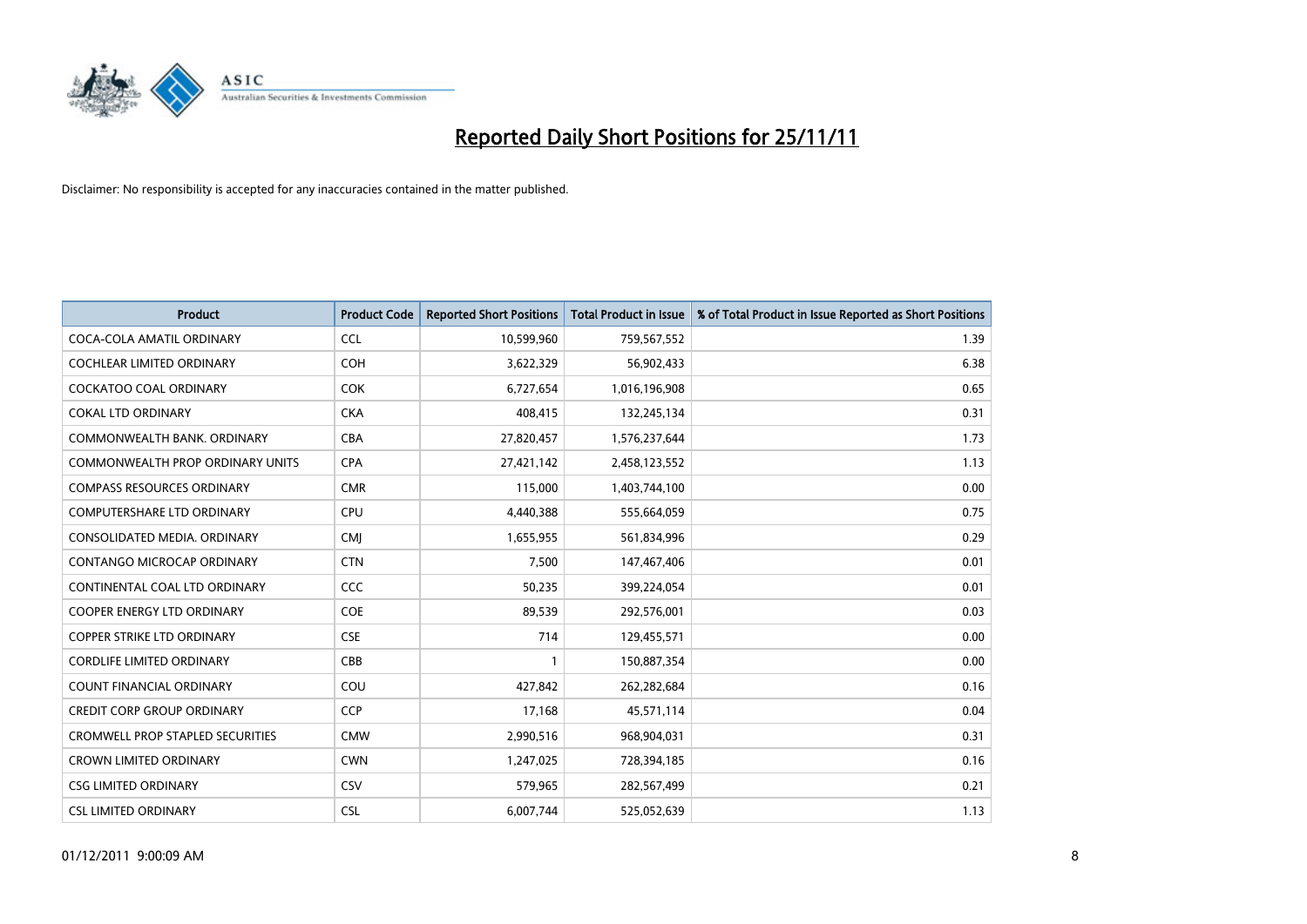

| <b>Product</b>                     | <b>Product Code</b> | <b>Reported Short Positions</b> | <b>Total Product in Issue</b> | % of Total Product in Issue Reported as Short Positions |
|------------------------------------|---------------------|---------------------------------|-------------------------------|---------------------------------------------------------|
| <b>CSR LIMITED ORDINARY</b>        | <b>CSR</b>          | 20,406,660                      | 506,000,315                   | 4.03                                                    |
| <b>CUDECO LIMITED ORDINARY</b>     | CDU                 | 1,741,746                       | 159,849,865                   | 1.07                                                    |
| <b>CUSTOMERS LIMITED ORDINARY</b>  | CUS                 | 49,799                          | 134,869,357                   | 0.04                                                    |
| DART ENERGY LTD ORDINARY           | <b>DTE</b>          | 7,122,001                       | 734,931,470                   | 0.98                                                    |
| DAVID JONES LIMITED ORDINARY       | <b>DIS</b>          | 52,852,327                      | 524,940,325                   | 10.05                                                   |
| DECMIL GROUP LIMITED ORDINARY      | <b>DCG</b>          | 78,889                          | 124,269,568                   | 0.05                                                    |
| DEEP YELLOW LIMITED ORDINARY       | <b>DYL</b>          | 15,876                          | 1,128,506,403                 | 0.00                                                    |
| DEVINE LIMITED ORDINARY            | <b>DVN</b>          | 1,011                           | 158,730,556                   | 0.00                                                    |
| DEXUS PROPERTY GROUP STAPLED UNITS | <b>DXS</b>          | 18,582,714                      | 4,839,024,176                 | 0.38                                                    |
| DISCOVERY METALS LTD ORDINARY      | <b>DML</b>          | 6,661,100                       | 439,128,231                   | 1.53                                                    |
| DOMINO PIZZA ENTERPR ORDINARY      | <b>DMP</b>          | 39,640                          | 69,174,674                    | 0.06                                                    |
| DOWNER EDI LIMITED ORDINARY        | <b>DOW</b>          | 6,454,773                       | 429,100,296                   | 1.49                                                    |
| DRILLSEARCH ENERGY ORDINARY        | <b>DLS</b>          | 471,326                         | 305,176,742                   | 0.15                                                    |
| DUET GROUP STAPLED US PROHIBIT.    | <b>DUE</b>          | 9,041,741                       | 1,091,628,341                 | 0.83                                                    |
| DULUXGROUP LIMITED ORDINARY        | <b>DLX</b>          | 11,226,697                      | 367,456,259                   | 3.04                                                    |
| ECHO ENTERTAINMENT ORDINARY        | <b>EGP</b>          | 6,129,421                       | 688,019,737                   | 0.89                                                    |
| ELDERS LIMITED ORDINARY            | <b>ELD</b>          | 15,111,357                      | 448,598,480                   | 3.37                                                    |
| ELDORADO GOLD CORP CDI 1:1         | EAU                 | 16,226                          | 9,406,121                     | 0.17                                                    |
| ELEMENTAL MINERALS ORDINARY        | <b>ELM</b>          | 245,757                         | 224,241,064                   | 0.11                                                    |
| ELEMENTOS LIMITED ORDINARY         | <b>ELT</b>          | 16                              | 77,068,979                    | 0.00                                                    |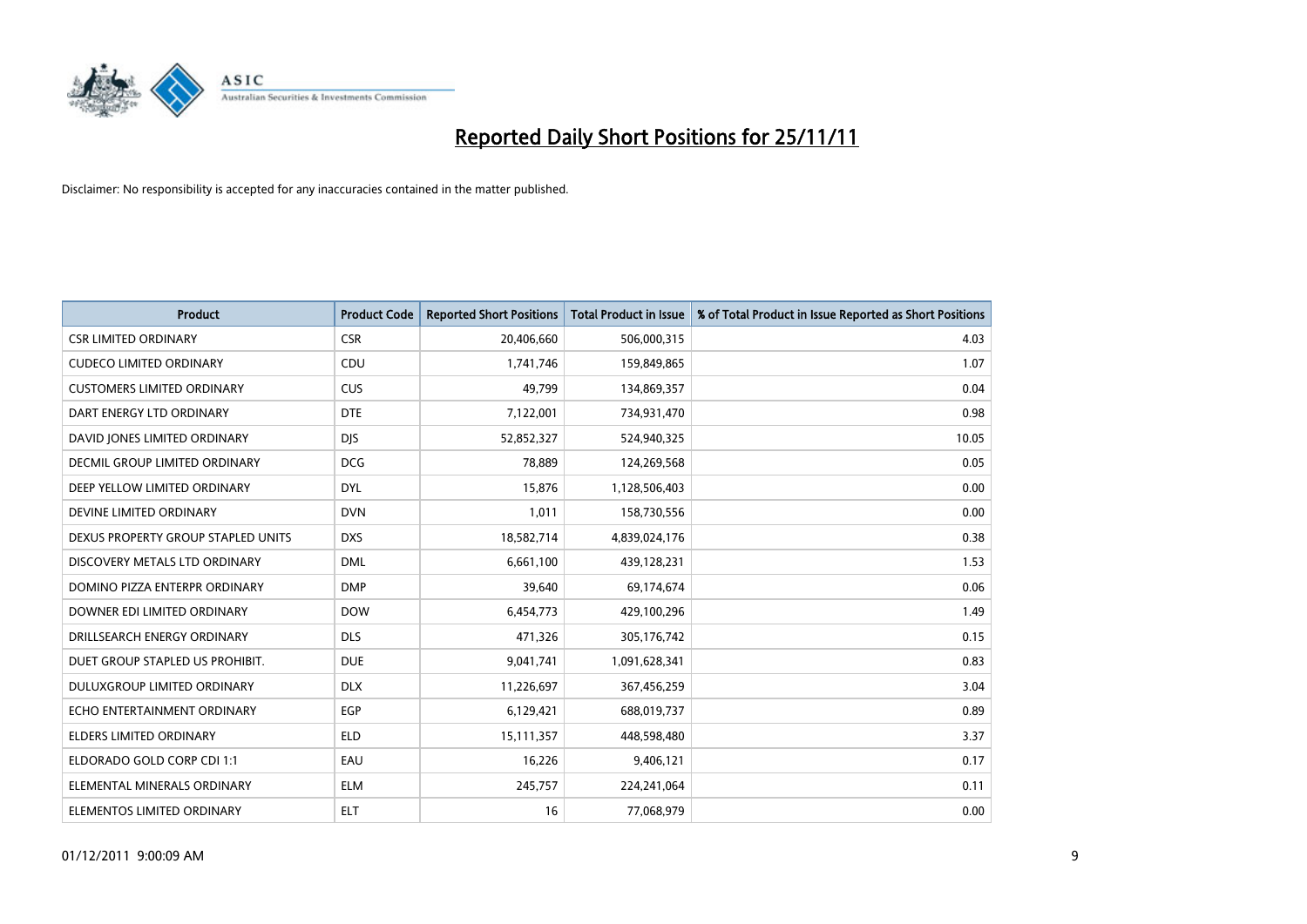

| <b>Product</b>                        | <b>Product Code</b> | <b>Reported Short Positions</b> | <b>Total Product in Issue</b> | % of Total Product in Issue Reported as Short Positions |
|---------------------------------------|---------------------|---------------------------------|-------------------------------|---------------------------------------------------------|
| ELIXIR PETROLEUM LTD ORDINARY         | <b>EXR</b>          | 324,400                         | 217,288,472                   | 0.15                                                    |
| <b>EMECO HOLDINGS ORDINARY</b>        | <b>EHL</b>          | 1,474,636                       | 631,237,586                   | 0.23                                                    |
| <b>EMMERSON RESOURCES ORDINARY</b>    | ERM                 | 250,000                         | 226,295,213                   | 0.11                                                    |
| ENERGY RESOURCES ORDINARY 'A'         | <b>ERA</b>          | 5,429,969                       | 517,725,062                   | 1.04                                                    |
| <b>ENERGY WORLD CORPOR, ORDINARY</b>  | <b>EWC</b>          | 16,694,289                      | 1,734,166,672                 | 0.96                                                    |
| <b>ENTEK ENERGY LTD ORDINARY</b>      | <b>ETE</b>          | 489,903                         | 510,657,387                   | 0.10                                                    |
| <b>ENTELLECT LIMITED ORDINARY</b>     | <b>ESN</b>          | 464.050                         | 985,337,932                   | 0.05                                                    |
| ENVESTRA LIMITED ORDINARY             | <b>ENV</b>          | 3,539,949                       | 1,547,890,032                 | 0.22                                                    |
| EQUATORIAL RES LTD ORDINARY           | <b>EQX</b>          | 5,390                           | 113,048,553                   | 0.00                                                    |
| EVOLUTION MINING LTD ORDINARY         | <b>EVN</b>          | 1,144,139                       | 669,728,769                   | 0.16                                                    |
| EXCO RESOURCES LTD ORDINARY           | <b>EXS</b>          | 1,568,717                       | 351,544,187                   | 0.44                                                    |
| EXOMA ENERGY LIMITED ORDINARY         | <b>EXE</b>          | 281,678                         | 417,357,759                   | 0.07                                                    |
| EXTRACT RESOURCES ORDINARY            | <b>EXT</b>          | 478,099                         | 251,159,163                   | 0.17                                                    |
| FAIRFAX MEDIA LTD ORDINARY            | <b>FXI</b>          | 303,081,428                     | 2,351,955,725                 | 12.89                                                   |
| <b>FAR LTD ORDINARY</b>               | <b>FAR</b>          | 21,000,000                      | 2,047,960,054                 | 1.03                                                    |
| FISHER & PAYKEL APP. ORDINARY         | <b>FPA</b>          | 18,298                          | 724,235,162                   | 0.00                                                    |
| FKP PROPERTY GROUP STAPLED SECURITIES | <b>FKP</b>          | 22,212,187                      | 1,197,968,723                 | 1.84                                                    |
| FLEETWOOD CORP ORDINARY               | <b>FWD</b>          | 245,289                         | 58,757,144                    | 0.40                                                    |
| FLETCHER BUILDING ORDINARY            | <b>FBU</b>          | 8,659,354                       | 680,739,504                   | 1.25                                                    |
| <b>FLEXIGROUP LIMITED ORDINARY</b>    | <b>FXL</b>          | 1,025,422                       | 277,862,586                   | 0.37                                                    |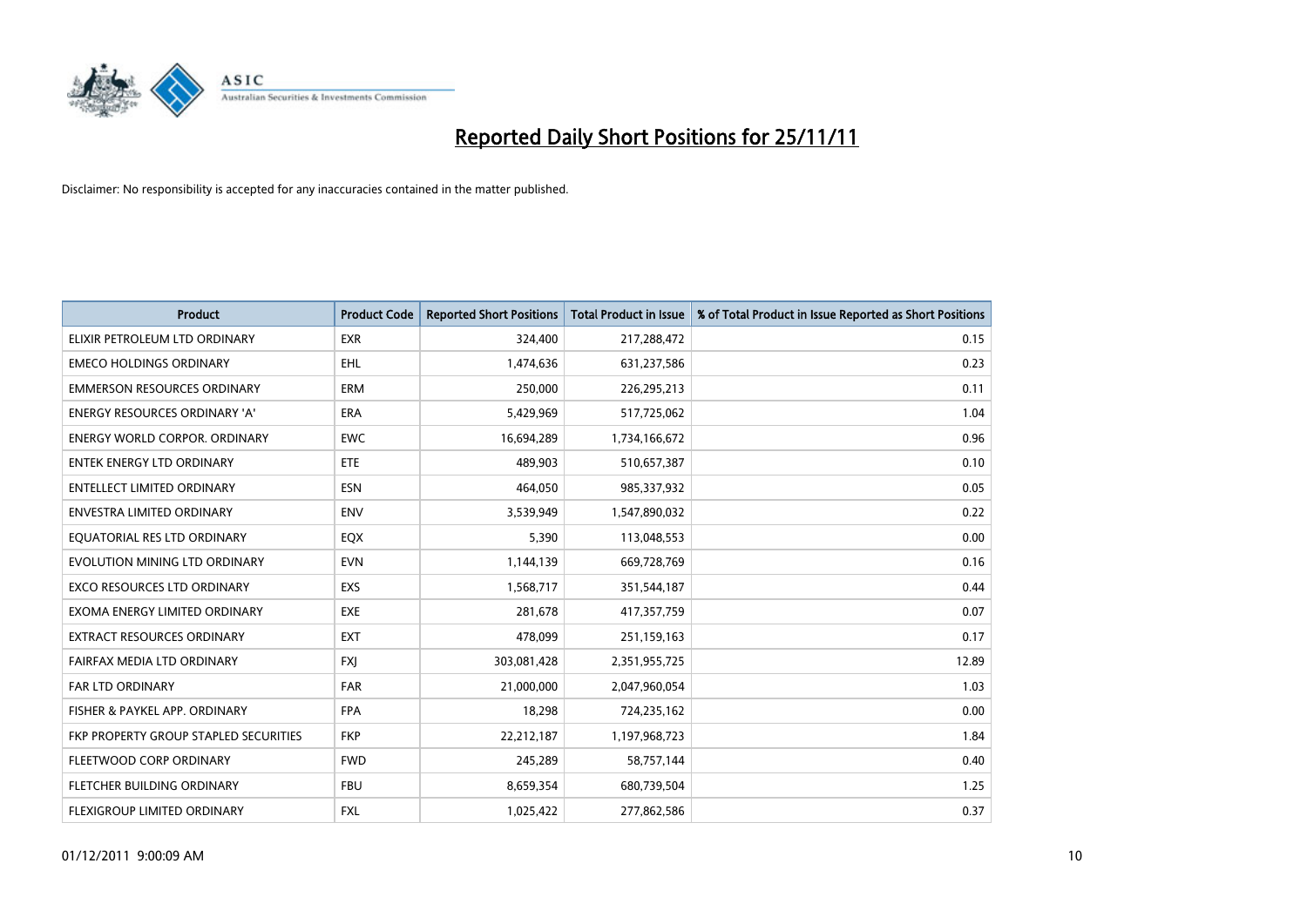

| <b>Product</b>                       | <b>Product Code</b> | <b>Reported Short Positions</b> | <b>Total Product in Issue</b> | % of Total Product in Issue Reported as Short Positions |
|--------------------------------------|---------------------|---------------------------------|-------------------------------|---------------------------------------------------------|
| <b>FLIGHT CENTRE ORDINARY</b>        | <b>FLT</b>          | 8,616,691                       | 99,990,391                    | 8.62                                                    |
| <b>FLINDERS MINES LTD ORDINARY</b>   | <b>FMS</b>          | 21,450,070                      | 1,821,300,404                 | 1.17                                                    |
| <b>FOCUS MINERALS LTD ORDINARY</b>   | <b>FML</b>          | 2,275,748                       | 4,320,773,701                 | 0.04                                                    |
| FORGE GROUP LIMITED ORDINARY         | FGE                 | 101,416                         | 83,429,014                    | 0.12                                                    |
| FORTE ENERGY NL ORDINARY             | <b>FTE</b>          | 2,658,986                       | 695,589,311                   | 0.38                                                    |
| <b>FORTESCUE METALS GRP ORDINARY</b> | <b>FMG</b>          | 66,542,590                      | 3,113,798,659                 | 2.08                                                    |
| <b>FOSTER'S GROUP ORDINARY</b>       | FGL                 | 16,735,652                      | 1,941,514,539                 | 0.84                                                    |
| FTD CORPORATION ORDINARY             | <b>FTD</b>          | 8,088                           | 36,474,593                    | 0.02                                                    |
| <b>FUNTASTIC LIMITED ORDINARY</b>    | <b>FUN</b>          | 322,528                         | 340,997,682                   | 0.09                                                    |
| <b>G.U.D. HOLDINGS ORDINARY</b>      | <b>GUD</b>          | 501,628                         | 70,107,387                    | 0.70                                                    |
| <b>GALAXY RESOURCES ORDINARY</b>     | GXY                 | 2,828,366                       | 323,327,000                   | 0.87                                                    |
| <b>GEODYNAMICS LIMITED ORDINARY</b>  | GDY                 | 34,227                          | 337,942,224                   | 0.01                                                    |
| <b>GINDALBIE METALS LTD ORDINARY</b> | <b>GBG</b>          | 26,050,299                      | 1,135,565,349                 | 2.32                                                    |
| <b>GLOBAL MINING ORDINARY</b>        | GMI                 | 8,951                           | 184,894,556                   | 0.00                                                    |
| <b>GLOUCESTER COAL ORDINARY</b>      | GCL                 | 800,231                         | 202,905,967                   | 0.39                                                    |
| <b>GME RESOURCES LTD ORDINARY</b>    | <b>GME</b>          | 800                             | 322,635,902                   | 0.00                                                    |
| <b>GOLD ONE INT LTD ORDINARY</b>     | GDO                 | 1,408,476                       | 809,324,408                   | 0.17                                                    |
| <b>GOLD ROAD RES LTD ORDINARY</b>    | GOR                 | 226,650                         | 389,650,665                   | 0.06                                                    |
| <b>GOLDEN WEST RESOURCE ORDINARY</b> | <b>GWR</b>          | 1,617                           | 192,082,567                   | 0.00                                                    |
| <b>GOODMAN FIELDER. ORDINARY</b>     | <b>GFF</b>          | 55,956,616                      | 1,955,559,207                 | 2.84                                                    |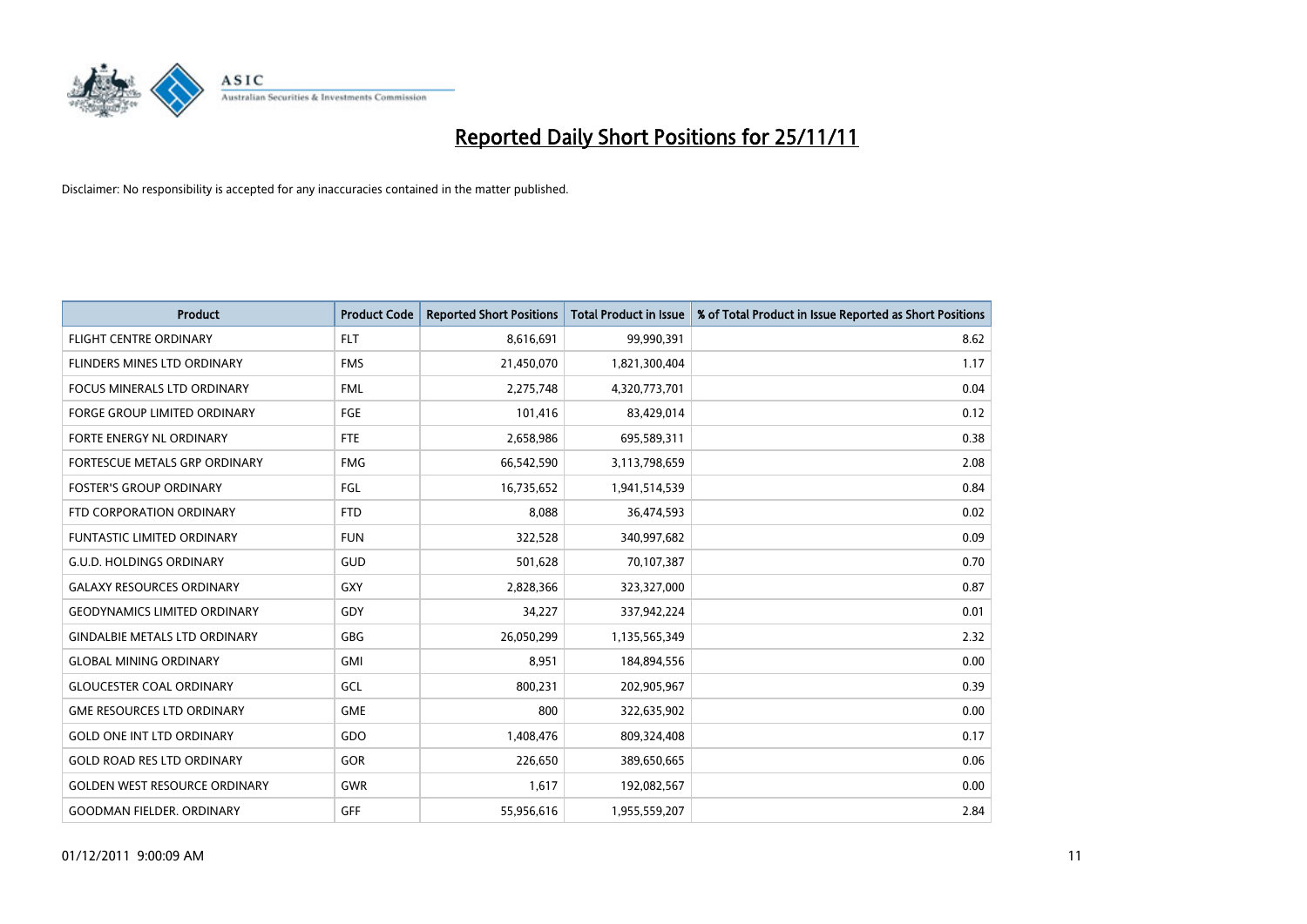

| <b>Product</b>                            | <b>Product Code</b> | <b>Reported Short Positions</b> | <b>Total Product in Issue</b> | % of Total Product in Issue Reported as Short Positions |
|-------------------------------------------|---------------------|---------------------------------|-------------------------------|---------------------------------------------------------|
| <b>GOODMAN GROUP STAPLED US PROHIBIT.</b> | <b>GMG</b>          | 28,296,863                      | 7,394,907,651                 | 0.36                                                    |
| <b>GPT GROUP STAPLED SEC.</b>             | <b>GPT</b>          | 20,622,260                      | 1,827,601,773                 | 1.12                                                    |
| <b>GRAINCORP LIMITED A CLASS ORDINARY</b> | <b>GNC</b>          | 688,236                         | 198,318,900                   | 0.34                                                    |
| <b>GRANGE RESOURCES. ORDINARY</b>         | <b>GRR</b>          | 394,917                         | 1,153,937,134                 | 0.02                                                    |
| <b>GREENCAP LIMITED ORDINARY</b>          | GCG                 |                                 | 262,515,385                   | 0.00                                                    |
| <b>GREENLAND MIN EN LTD ORDINARY</b>      | GGG                 | 3,573,342                       | 410,407,582                   | 0.86                                                    |
| <b>GRYPHON MINERALS LTD ORDINARY</b>      | GRY                 | 3,147,648                       | 300,122,058                   | 1.05                                                    |
| <b>GUILDFORD COAL LTD ORDINARY</b>        | <b>GUF</b>          | 1,588,050                       | 219,654,168                   | 0.72                                                    |
| <b>GUINNESS PEAT GROUP. CDI 1:1</b>       | <b>GPG</b>          | 54                              | 279,637,888                   | 0.00                                                    |
| <b>GUNNS LIMITED ORDINARY</b>             | <b>GNS</b>          | 48,073,349                      | 848,401,559                   | 5.66                                                    |
| <b>GWA GROUP LTD ORDINARY</b>             | <b>GWA</b>          | 12,493,393                      | 301,525,014                   | 4.13                                                    |
| HARVEY NORMAN ORDINARY                    | <b>HVN</b>          | 52,951,693                      | 1,062,316,784                 | 4.99                                                    |
| <b>HASTIE GROUP LIMITED ORDINARY</b>      | <b>HST</b>          | 225,558                         | 137,353,504                   | 0.16                                                    |
| HASTINGS DIVERSIFIED STAPLED SECURITY     | <b>HDF</b>          | 3,709,378                       | 530,001,072                   | 0.71                                                    |
| HASTINGS HIGH YIELD ORDINARY UNITS        | <b>HHY</b>          | 62,500                          | 112,044,112                   | 0.06                                                    |
| HEARTWARE INT INC CDI 35:1                | <b>HIN</b>          | 272,008                         | 48,598,550                    | 0.56                                                    |
| <b>HENDERSON GROUP CDI 1:1</b>            | <b>HGG</b>          | 13,664,036                      | 654,840,720                   | 2.07                                                    |
| HFA HOLDINGS LIMITED ORDINARY             | <b>HFA</b>          | 8,273                           | 117,332,831                   | 0.00                                                    |
| <b>HIGHLANDS PACIFIC ORDINARY</b>         | <b>HIG</b>          | 2,424,681                       | 686,082,148                   | 0.35                                                    |
| HILLGROVE RES LTD ORDINARY                | <b>HGO</b>          | 4.286.056                       | 793,698,575                   | 0.53                                                    |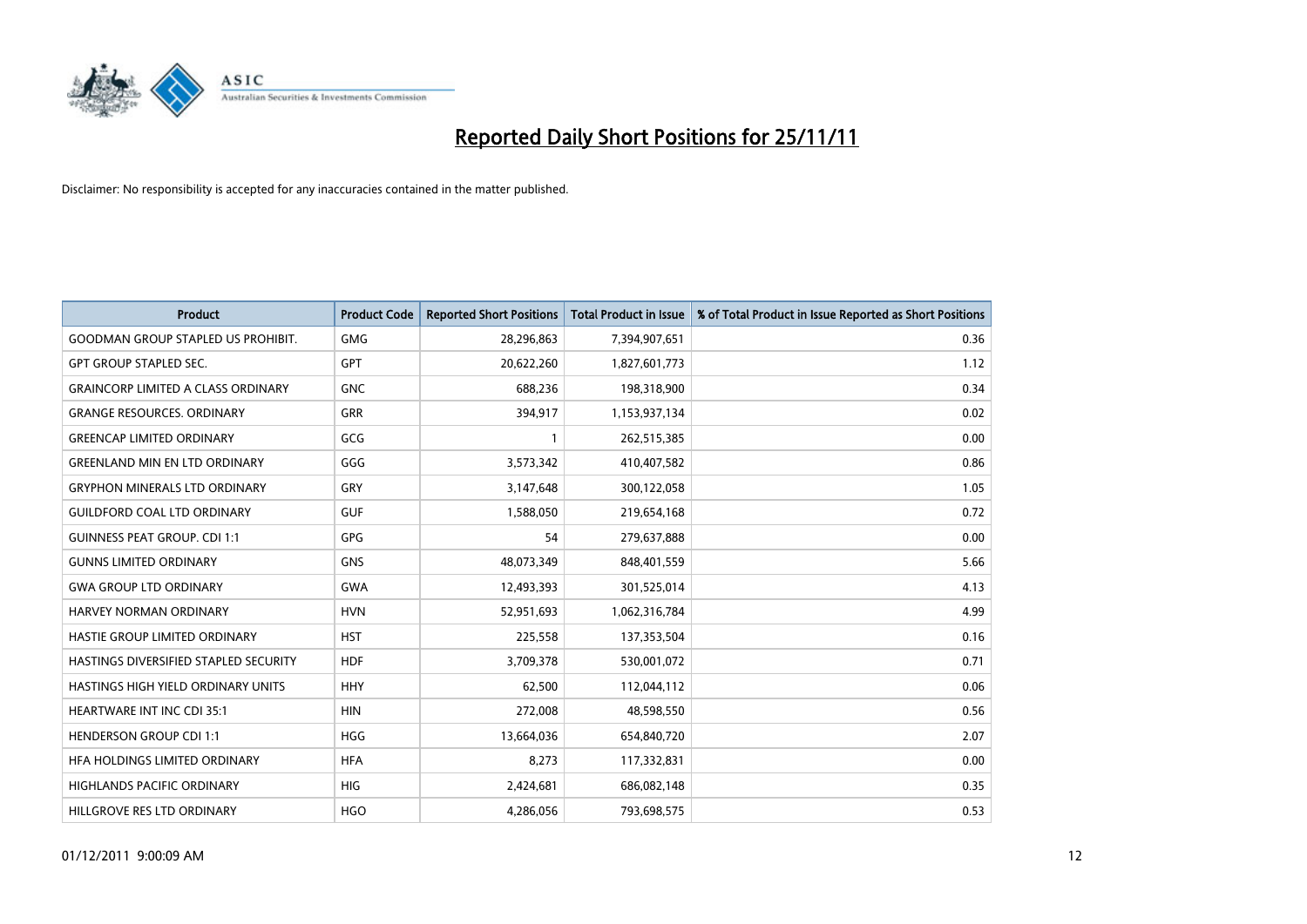

| <b>Product</b>                                | <b>Product Code</b> | <b>Reported Short Positions</b> | <b>Total Product in Issue</b> | % of Total Product in Issue Reported as Short Positions |
|-----------------------------------------------|---------------------|---------------------------------|-------------------------------|---------------------------------------------------------|
| HILLS HOLDINGS LTD ORDINARY                   | <b>HIL</b>          | 3,910,251                       | 247,364,903                   | 1.56                                                    |
| HORIZON OIL LIMITED ORDINARY                  | <b>HZN</b>          | 18,550,566                      | 1,130,811,515                 | 1.64                                                    |
| HUNNU COAL LIMITED ORDINARY                   | <b>HUN</b>          | 27,295                          | 218,565,002                   | 0.00                                                    |
| ICON ENERGY LIMITED ORDINARY                  | <b>ICN</b>          | 2,830                           | 469,301,394                   | 0.00                                                    |
| <b>IINET LIMITED ORDINARY</b>                 | <b>IIN</b>          | 124,656                         | 149,464,119                   | 0.08                                                    |
| <b>ILUKA RESOURCES ORDINARY</b>               | ILU                 | 6,456,212                       | 418,700,517                   | 1.55                                                    |
| <b>IMDEX LIMITED ORDINARY</b>                 | <b>IMD</b>          | 673,720                         | 204,447,435                   | 0.31                                                    |
| IMF (AUSTRALIA) LTD ORDINARY                  | <b>IMF</b>          | 329,821                         | 123,828,193                   | 0.26                                                    |
| <b>IMX RESOURCES LTD ORDINARY</b>             | <b>IXR</b>          | 20,000                          | 262,612,803                   | 0.01                                                    |
| <b>INCITEC PIVOT ORDINARY</b>                 | IPL                 | 3,568,140                       | 1,628,730,107                 | 0.21                                                    |
| <b>INDEPENDENCE GROUP ORDINARY</b>            | <b>IGO</b>          | 5,257,337                       | 202,907,135                   | 2.58                                                    |
| INDOPHIL RESOURCES ORDINARY                   | <b>IRN</b>          | 1,979,634                       | 995,437,860                   | 0.21                                                    |
| <b>INDUSTREA LIMITED ORDINARY</b>             | IDL                 | 975,427                         | 368,992,435                   | 0.26                                                    |
| <b>INFIGEN ENERGY STAPLED SECURITIES</b>      | <b>IFN</b>          | 5,619,670                       | 762,265,972                   | 0.75                                                    |
| ING RE COM GROUP STAPLED SECURITIES           | ILF.                | 3,583                           | 441,029,194                   | 0.00                                                    |
| <b>INSURANCE AUSTRALIA ORDINARY</b>           | IAG                 | 9,243,276                       | 2,079,034,021                 | 0.44                                                    |
| INTEGRA MINING LTD. ORDINARY                  | <b>IGR</b>          | 5,213,567                       | 843,843,881                   | 0.60                                                    |
| <b>INTREPID MINES ORDINARY</b>                | <b>IAU</b>          | 2,315,619                       | 523,118,005                   | 0.44                                                    |
| <b>INVESTA OFFICE FUND STAPLED SECURITIES</b> | <b>IOF</b>          | 14,257,146                      | 2,657,463,999                 | 0.53                                                    |
| <b>INVOCARE LIMITED ORDINARY</b>              | IVC                 | 1,293,286                       | 110,030,298                   | 1.16                                                    |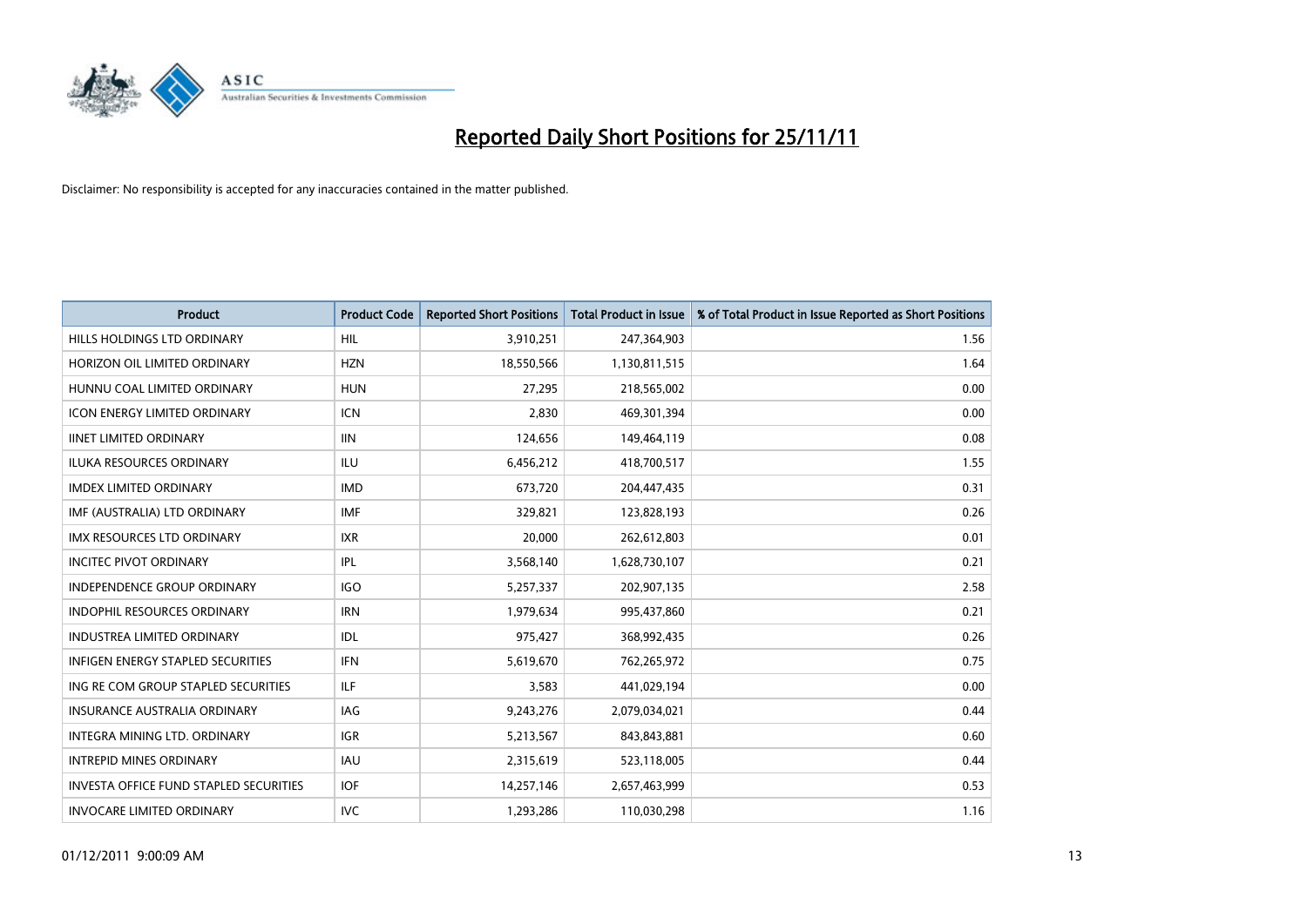

| <b>Product</b>                            | <b>Product Code</b> | <b>Reported Short Positions</b> | <b>Total Product in Issue</b> | % of Total Product in Issue Reported as Short Positions |
|-------------------------------------------|---------------------|---------------------------------|-------------------------------|---------------------------------------------------------|
| <b>ION LIMITED ORDINARY</b>               | <b>ION</b>          | 164,453                         | 256,365,105                   | 0.06                                                    |
| <b>IOOF HOLDINGS LTD ORDINARY</b>         | <b>IFL</b>          | 942,431                         | 229,794,395                   | 0.40                                                    |
| <b>IRESS MARKET TECH. ORDINARY</b>        | <b>IRE</b>          | 1,369,524                       | 127,036,010                   | 1.06                                                    |
| <b>IRON ORE HOLDINGS ORDINARY</b>         | <b>IOH</b>          | 20,068                          | 166,087,005                   | 0.01                                                    |
| ISHARES GLOBAL 100 CDI 1:1                | <b>IOO</b>          | 3,505                           | 10,600,000                    | 0.03                                                    |
| ISHARES MSCI AUS 200 ISHARES MSCI AUS 200 | <b>IOZ</b>          | 74,092                          | 2,326,394                     | 3.18                                                    |
| <b>ISHARES MSCI EM MKTS CDI 1:1</b>       | IEM                 | 25,899                          | 425,700,000                   | 0.01                                                    |
| ISHARES S&P HIGH DIV ISHARES S&P HIGH DIV | <b>IHD</b>          | 99,992                          | 2,201,253                     | 4.54                                                    |
| ISHARES SMALL ORDS ISHARES SMALL ORDS     | <b>ISO</b>          | 905,115                         | 5,401,916                     | 16.76                                                   |
| <b>IVANHOE AUSTRALIA ORDINARY</b>         | <b>IVA</b>          | 607,966                         | 552,011,545                   | 0.10                                                    |
| JAMES HARDIE INDUST CHESS DEPOSITARY INT  | <b>IHX</b>          | 18,481,182                      | 435,640,582                   | 4.23                                                    |
| <b>JAMESON RESOURCES ORDINARY</b>         | <b>JAL</b>          | 1,600,000                       | 106,528,865                   | 1.50                                                    |
| <b>IB HI-FI LIMITED ORDINARY</b>          | <b>IBH</b>          | 20,400,329                      | 98,833,643                    | 20.64                                                   |
| <b>KAGARA LTD ORDINARY</b>                | <b>KZL</b>          | 12,095,815                      | 718,307,956                   | 1.67                                                    |
| KAROON GAS AUSTRALIA ORDINARY             | <b>KAR</b>          | 3,857,638                       | 221,420,769                   | 1.73                                                    |
| KATHMANDU HOLD LTD ORDINARY               | <b>KMD</b>          | 2,188,012                       | 200,000,000                   | 1.08                                                    |
| <b>KEYBRIDGE CAPITAL ORDINARY</b>         | <b>KBC</b>          | 5,999                           | 172,070,564                   | 0.00                                                    |
| KIMBERLEY METALS LTD ORDINARY             | <b>KBL</b>          | 1,820                           | 164,752,978                   | 0.00                                                    |
| KINGSGATE CONSOLID. ORDINARY              | <b>KCN</b>          | 3,313,480                       | 139,123,167                   | 2.38                                                    |
| KINGSROSE MINING LTD ORDINARY             | <b>KRM</b>          | 1,150,190                       | 267,448,726                   | 0.42                                                    |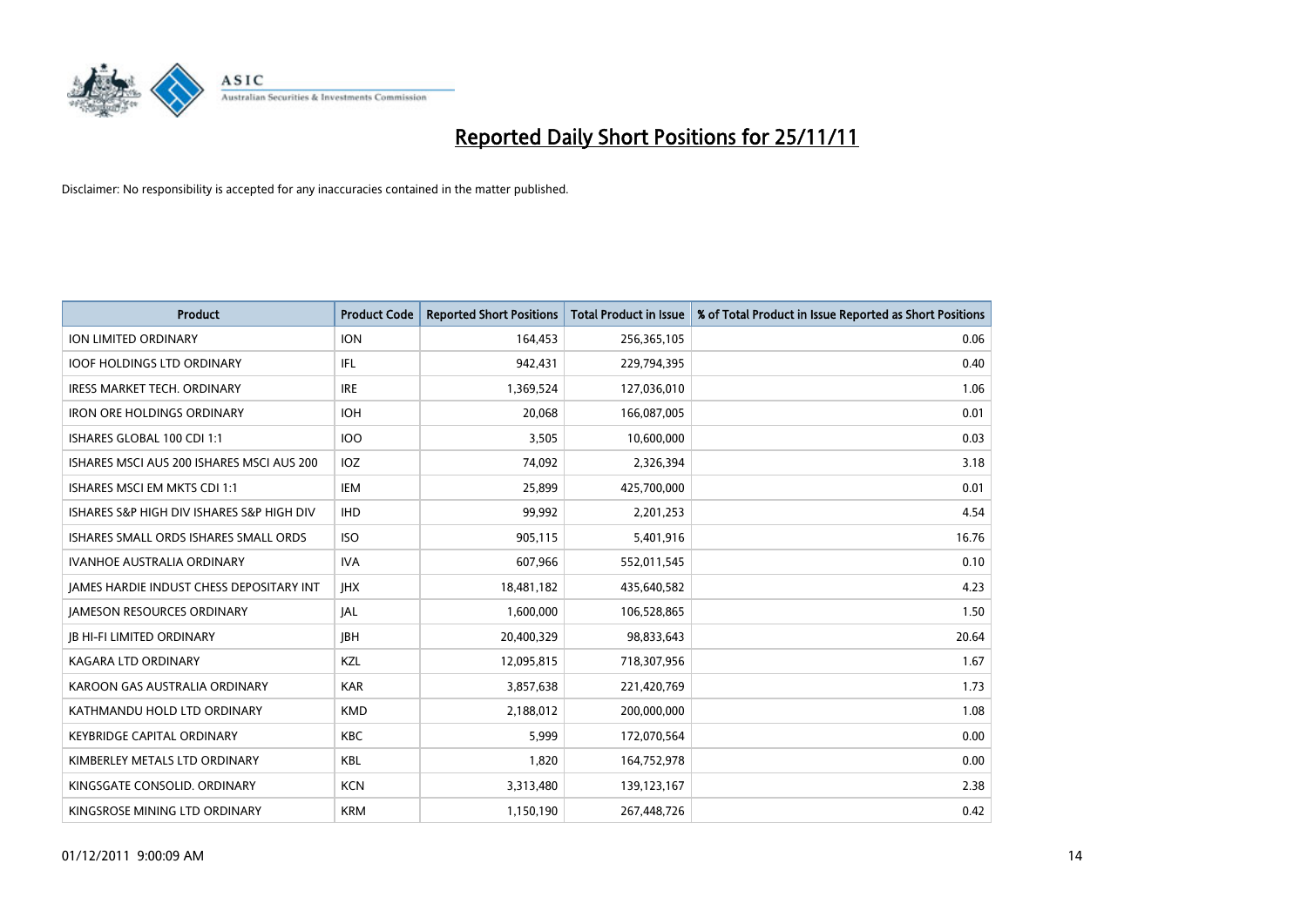

| <b>Product</b>                        | <b>Product Code</b> | <b>Reported Short Positions</b> | <b>Total Product in Issue</b> | % of Total Product in Issue Reported as Short Positions |
|---------------------------------------|---------------------|---------------------------------|-------------------------------|---------------------------------------------------------|
| LEIGHTON HOLDINGS ORDINARY            | LEI                 | 7,430,561                       | 336,515,596                   | 2.17                                                    |
| LEND LEASE GROUP UNIT/ORD STAPLED     | LLC                 | 1,080,608                       | 571,804,090                   | 0.18                                                    |
| LINC ENERGY LTD ORDINARY              | <b>LNC</b>          | 6,257,428                       | 503,418,900                   | 1.23                                                    |
| LIQUEFIED NATURAL ORDINARY            | <b>LNG</b>          | 370,140                         | 267,699,015                   | 0.14                                                    |
| <b>LYNAS CORPORATION ORDINARY</b>     | LYC.                | 111,493,303                     | 1,713,846,913                 | 6.45                                                    |
| M2 TELECOMMUNICATION ORDINARY         | <b>MTU</b>          | 245,090                         | 124,493,385                   | 0.19                                                    |
| MACARTHUR COAL ORDINARY               | <b>MCC</b>          | 752,621                         | 302,092,343                   | 0.24                                                    |
| MACMAHON HOLDINGS ORDINARY            | <b>MAH</b>          | 2,824,100                       | 738,631,705                   | 0.39                                                    |
| MACQ ATLAS ROADS GRP ORDINARY STAPLED | <b>MQA</b>          | 15,002,964                      | 464,279,594                   | 3.24                                                    |
| MACQUARIE GROUP LTD ORDINARY          | MQG                 | 6,016,414                       | 348,539,833                   | 1.68                                                    |
| MAP GROUP STAPLED US PROHIBIT.        | <b>MAP</b>          | 6,180,855                       | 1,861,210,782                 | 0.33                                                    |
| MARENGO MINING ORDINARY               | <b>MGO</b>          | 39,850                          | 1,002,399,863                 | 0.00                                                    |
| MATRIX C & E LTD ORDINARY             | <b>MCE</b>          | 453,793                         | 77,081,507                    | 0.57                                                    |
| MCMILLAN SHAKESPEARE ORDINARY         | <b>MMS</b>          | 10,085                          | 68,597,790                    | 0.01                                                    |
| MCPHERSON'S LTD ORDINARY              | <b>MCP</b>          | 14,050                          | 72,401,758                    | 0.02                                                    |
| MEDUSA MINING LTD ORDINARY            | <b>MML</b>          | 776,079                         | 188,827,911                   | 0.40                                                    |
| MELBOURNE IT LIMITED ORDINARY         | <b>MLB</b>          | 136,142                         | 81,352,178                    | 0.17                                                    |
| MEO AUSTRALIA LTD ORDINARY            | <b>MEO</b>          | 3,159,839                       | 539,913,260                   | 0.58                                                    |
| <b>MERMAID MARINE ORDINARY</b>        | <b>MRM</b>          | 539,038                         | 217,810,915                   | 0.25                                                    |
| MESOBLAST LIMITED ORDINARY            | <b>MSB</b>          | 7,566,351                       | 280,425,258                   | 2.71                                                    |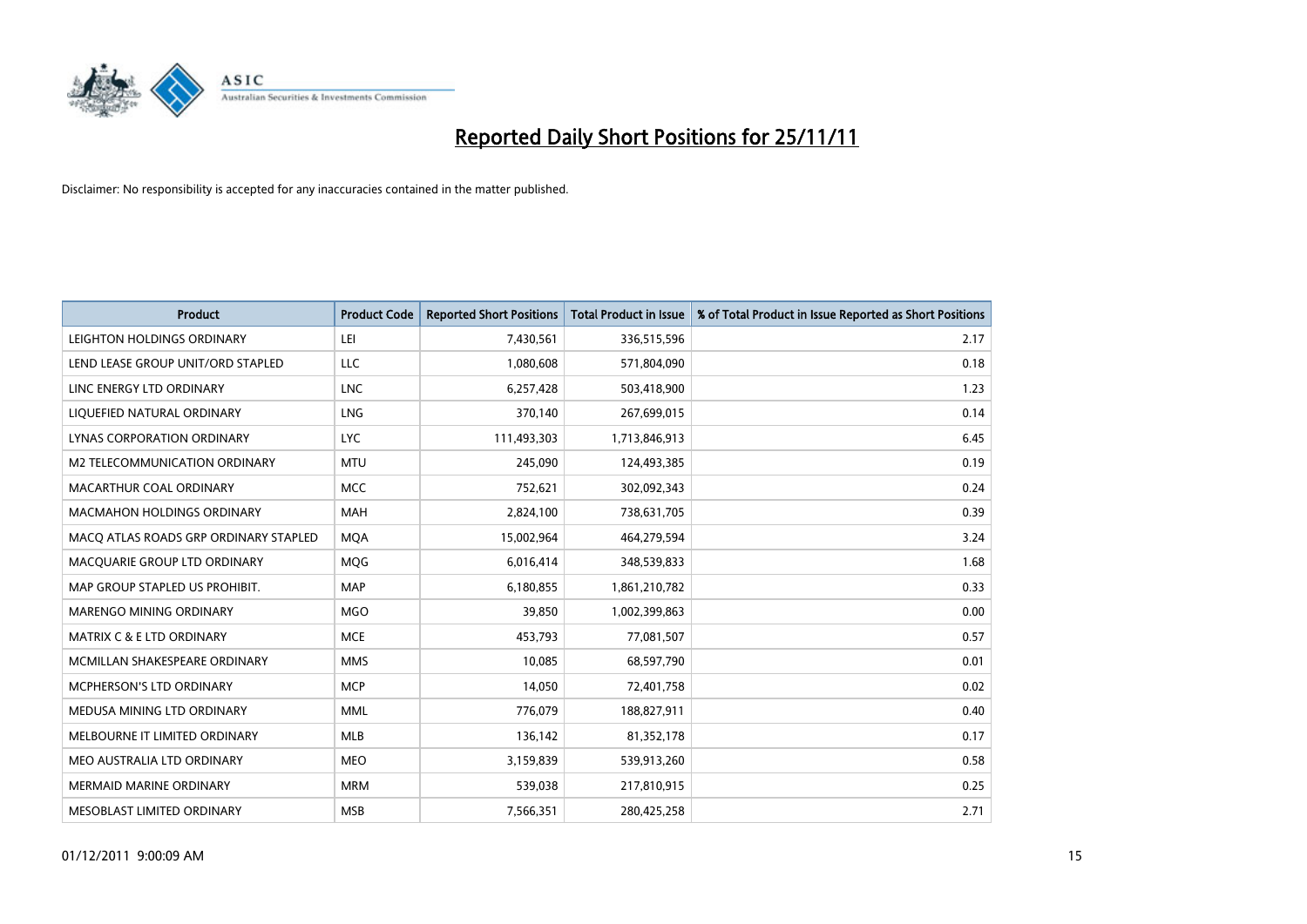

| <b>Product</b>                    | <b>Product Code</b> | <b>Reported Short Positions</b> | <b>Total Product in Issue</b> | % of Total Product in Issue Reported as Short Positions |
|-----------------------------------|---------------------|---------------------------------|-------------------------------|---------------------------------------------------------|
| METALS X LIMITED ORDINARY         | <b>MLX</b>          | 482,544                         | 1,330,804,811                 | 0.04                                                    |
| METCASH LIMITED ORDINARY          | <b>MTS</b>          | 28,014,272                      | 771,343,008                   | 3.59                                                    |
| METGASCO LIMITED ORDINARY         | <b>MEL</b>          | 235,435                         | 338,958,156                   | 0.07                                                    |
| METMINCO LIMITED ORDINARY         | <b>MNC</b>          | 3,733,884                       | 1,462,616,146                 | 0.25                                                    |
| MHM METALS LIMITED ORDINARY       | <b>MHM</b>          | 147,977                         | 102,787,013                   | 0.14                                                    |
| MICLYN EXP OFFSHR ORDINARY        | <b>MIO</b>          | 24,067                          | 274,618,684                   | 0.01                                                    |
| MINCOR RESOURCES NL ORDINARY      | <b>MCR</b>          | 1,110,160                       | 196,180,804                   | 0.55                                                    |
| MINEMAKERS LIMITED ORDINARY       | <b>MAK</b>          | 44.227                          | 227,540,432                   | 0.02                                                    |
| MINERAL DEPOSITS ORDINARY         | <b>MDL</b>          | 328,205                         | 83,538,786                    | 0.40                                                    |
| MINERAL RESOURCES, ORDINARY       | <b>MIN</b>          | 1,090,170                       | 184,376,989                   | 0.58                                                    |
| MIRABELA NICKEL LTD ORDINARY      | <b>MBN</b>          | 17,298,876                      | 491,781,237                   | 3.52                                                    |
| MIRVAC GROUP STAPLED SECURITIES   | <b>MGR</b>          | 23,750,163                      | 3,416,924,188                 | 0.66                                                    |
| <b>MOLOPO ENERGY LTD ORDINARY</b> | <b>MPO</b>          | 1,707,385                       | 245,579,810                   | 0.70                                                    |
| MOLY MINES LIMITED ORDINARY       | <b>MOL</b>          | 12,087                          | 384,893,989                   | 0.00                                                    |
| MONADELPHOUS GROUP ORDINARY       | <b>MND</b>          | 1,726,050                       | 88,674,327                    | 1.96                                                    |
| MORTGAGE CHOICE LTD ORDINARY      | <b>MOC</b>          | 1,094,450                       | 119,948,255                   | 0.91                                                    |
| MOUNT GIBSON IRON ORDINARY        | <b>MGX</b>          | 12,957,049                      | 1,082,570,693                 | 1.19                                                    |
| MSF SUGAR LIMITED ORDINARY        | <b>MSF</b>          | 14,948                          | 69,248,422                    | 0.02                                                    |
| MULTIPLEX SITES SITES             | <b>MXUPA</b>        | 22                              | 4,500,000                     | 0.00                                                    |
| MURCHISON METALS LTD ORDINARY     | <b>MMX</b>          | 21,251,839                      | 442,437,524                   | 4.82                                                    |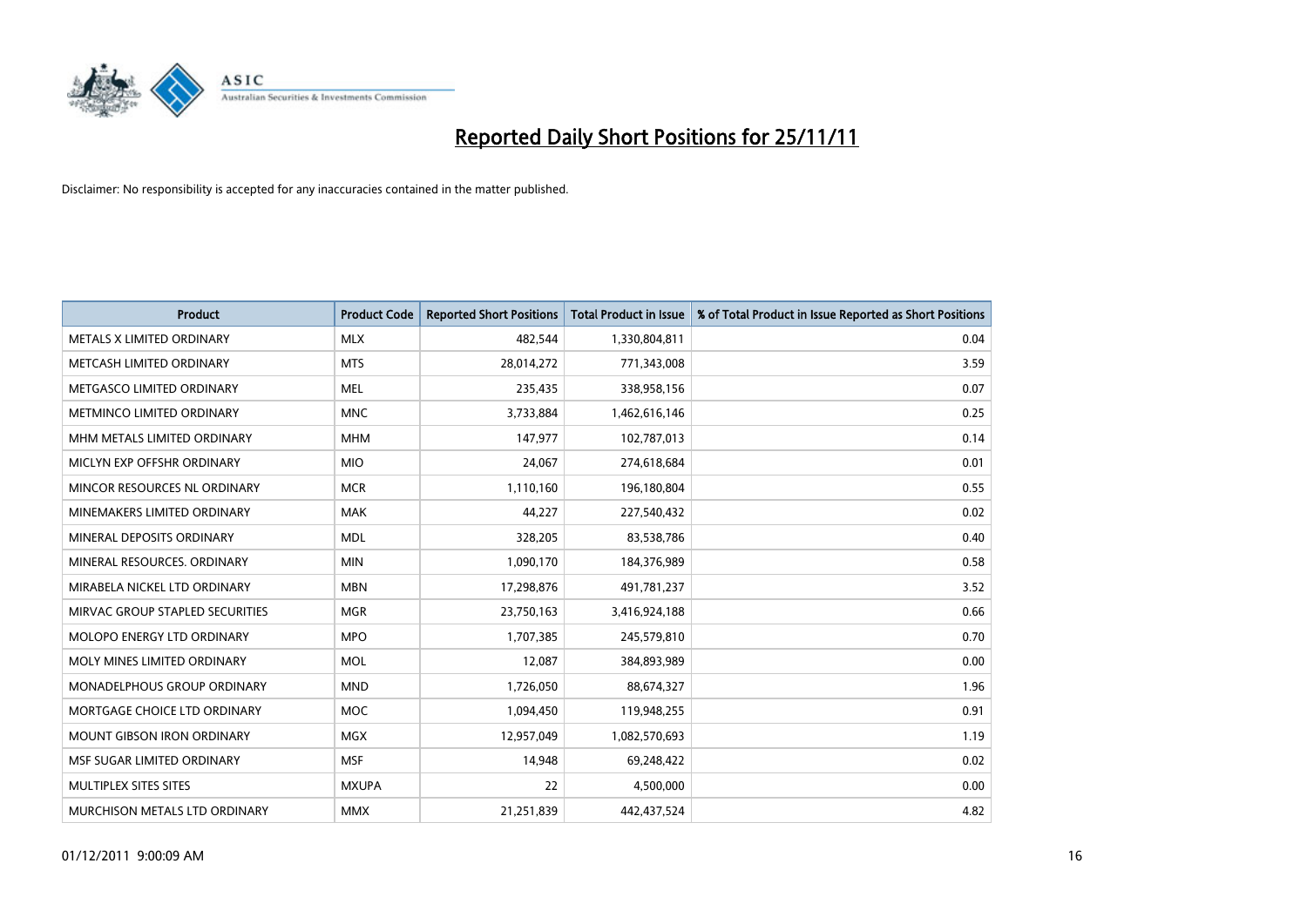

| <b>Product</b>                    | <b>Product Code</b> | <b>Reported Short Positions</b> | <b>Total Product in Issue</b> | % of Total Product in Issue Reported as Short Positions |
|-----------------------------------|---------------------|---------------------------------|-------------------------------|---------------------------------------------------------|
| <b>MYER HOLDINGS LTD ORDINARY</b> | <b>MYR</b>          | 63,225,147                      | 583,384,551                   | 10.80                                                   |
| MYSTATE LIMITED ORDINARY          | <b>MYS</b>          | 107,847                         | 67,463,454                    | 0.16                                                    |
| NATIONAL AUST. BANK ORDINARY      | <b>NAB</b>          | 18,951,355                      | 2,204,213,794                 | 0.84                                                    |
| NATURAL FUEL LIMITED ORDINARY     | <b>NFL</b>          | $\mathbf{1}$                    | 1,121,912                     | 0.00                                                    |
| NAVIGATOR RESOURCES ORDINARY      | <b>NAV</b>          | 500                             | 2,222,093,840                 | 0.00                                                    |
| NAVITAS LIMITED ORDINARY          | <b>NVT</b>          | 3,132,941                       | 375,318,628                   | 0.83                                                    |
| NEON ENERGY LIMITED ORDINARY      | <b>NEN</b>          | 2,390,000                       | 432,645,272                   | 0.55                                                    |
| NEPTUNE MARINE ORDINARY           | <b>NMS</b>          | 182,253                         | 1,748,545,632                 | 0.01                                                    |
| NEW HOPE CORPORATION ORDINARY     | <b>NHC</b>          | 642,559                         | 830,230,549                   | 0.07                                                    |
| NEW STANDARD ENERGY ORDINARY      | <b>NSE</b>          | 356,385                         | 229,052,955                   | 0.15                                                    |
| NEWCREST MINING ORDINARY          | <b>NCM</b>          | 1,724,497                       | 765,495,616                   | 0.21                                                    |
| NEWS CORP A NON-VOTING CDI        | <b>NWSLV</b>        | 3,124,520                       | 1,710,039,545                 | 0.18                                                    |
| NEWS CORP B VOTING CDI            | <b>NWS</b>          | 3,349,805                       | 798,520,953                   | 0.40                                                    |
| NEXBIS LIMITED ORDINARY           | <b>NBS</b>          | 63,733                          | 798,356,704                   | 0.01                                                    |
| NEXUS ENERGY LIMITED ORDINARY     | <b>NXS</b>          | 8,237,661                       | 1,326,821,159                 | 0.61                                                    |
| NIB HOLDINGS LIMITED ORDINARY     | <b>NHF</b>          | 104,911                         | 466,733,110                   | 0.02                                                    |
| NIDO PETROLEUM ORDINARY           | <b>NDO</b>          | 712,608                         | 1,389,163,151                 | 0.05                                                    |
| NOBLE MINERAL RES ORDINARY        | <b>NMG</b>          | 1,081,973                       | 523,308,820                   | 0.21                                                    |
| NORTHERN IRON LTD ORDINARY        | <b>NFE</b>          | 815,512                         | 336,084,863                   | 0.23                                                    |
| NORWEST ENERGY NL ORDINARY        | <b>NWE</b>          | 520,000                         | 777,023,333                   | 0.07                                                    |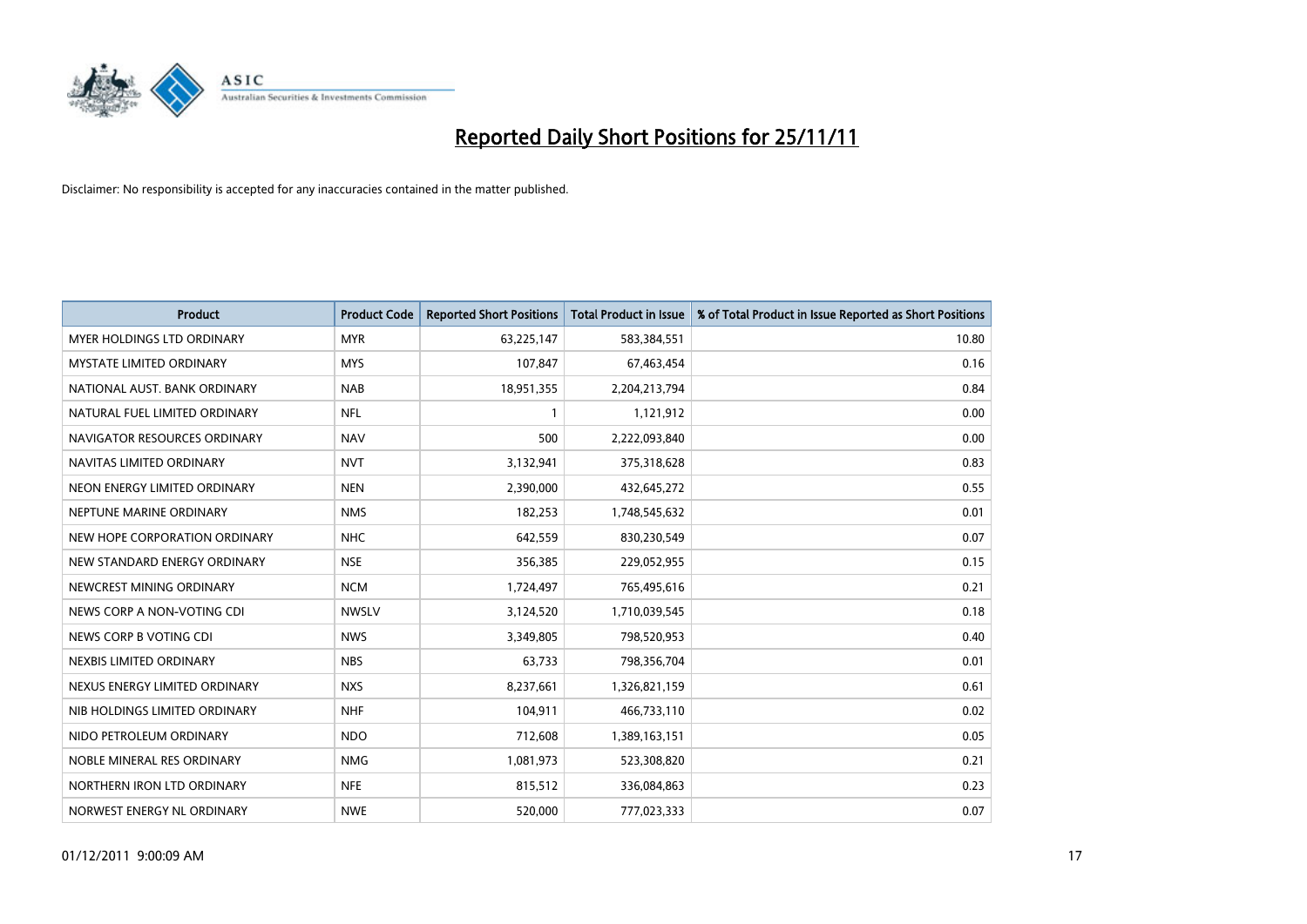

| <b>Product</b>                        | <b>Product Code</b> | <b>Reported Short Positions</b> | <b>Total Product in Issue</b> | % of Total Product in Issue Reported as Short Positions |
|---------------------------------------|---------------------|---------------------------------|-------------------------------|---------------------------------------------------------|
| NRW HOLDINGS LIMITED ORDINARY         | <b>NWH</b>          | 2,955,283                       | 278,888,011                   | 1.05                                                    |
| NUCOAL RESOURCES NL ORDINARY          | <b>NCR</b>          | 79,200                          | 441,150,707                   | 0.02                                                    |
| NUFARM LIMITED ORDINARY               | <b>NUF</b>          | 4,124,009                       | 261,833,005                   | 1.59                                                    |
| OAKTON LIMITED ORDINARY               | OKN                 | 642,417                         | 93,800,235                    | 0.68                                                    |
| OCEANAGOLD CORP. CHESS DEPOSITARY INT | <b>OGC</b>          | 1,112,701                       | 262,642,606                   | 0.41                                                    |
| OCEANIA CAPITAL LTD ORDINARY          | <b>OCP</b>          | 2,500                           | 91,921,295                    | 0.00                                                    |
| OIL SEARCH LTD ORDINARY               | OSH                 | 7,434,529                       | 1,325,155,171                 | 0.55                                                    |
| OM HOLDINGS LIMITED ORDINARY          | OMH                 | 10,408,458                      | 504,105,150                   | 2.08                                                    |
| ONESTEEL LIMITED ORDINARY             | OST                 | 47,630,998                      | 1,342,393,583                 | 3.52                                                    |
| ORICA LIMITED ORDINARY                | ORI                 | 2,505,092                       | 363,966,570                   | 0.67                                                    |
| ORICA LIMITED STEP UP PREFERENCE      | ORIPB               | 151,609                         | 5,000,000                     | 3.03                                                    |
| ORIGIN ENERGY ORDINARY                | <b>ORG</b>          | 3,130,218                       | 1,086,123,061                 | 0.27                                                    |
| OROCOBRE LIMITED ORDINARY             | <b>ORE</b>          | 254,118                         | 103,195,029                   | 0.24                                                    |
| OROTONGROUP LIMITED ORDINARY          | <b>ORL</b>          | 5,935                           | 40,880,902                    | 0.01                                                    |
| OTTO ENERGY LIMITED ORDINARY          | <b>OEL</b>          | 109,204                         | 1,138,290,071                 | 0.01                                                    |
| OZ MINERALS ORDINARY                  | OZL                 | 9,601,269                       | 316,690,008                   | 2.98                                                    |
| <b>PACIFIC BRANDS ORDINARY</b>        | <b>PBG</b>          | 7,715,162                       | 912,915,695                   | 0.86                                                    |
| PALADIN ENERGY LTD ORDINARY           | <b>PDN</b>          | 45,379,660                      | 835,429,464                   | 5.42                                                    |
| PANAUST LIMITED ORDINARY              | <b>PNA</b>          | 12,406,539                      | 593,892,185                   | 2.10                                                    |
| PANORAMIC RESOURCES ORDINARY          | PAN                 | 1,130,672                       | 207,050,710                   | 0.54                                                    |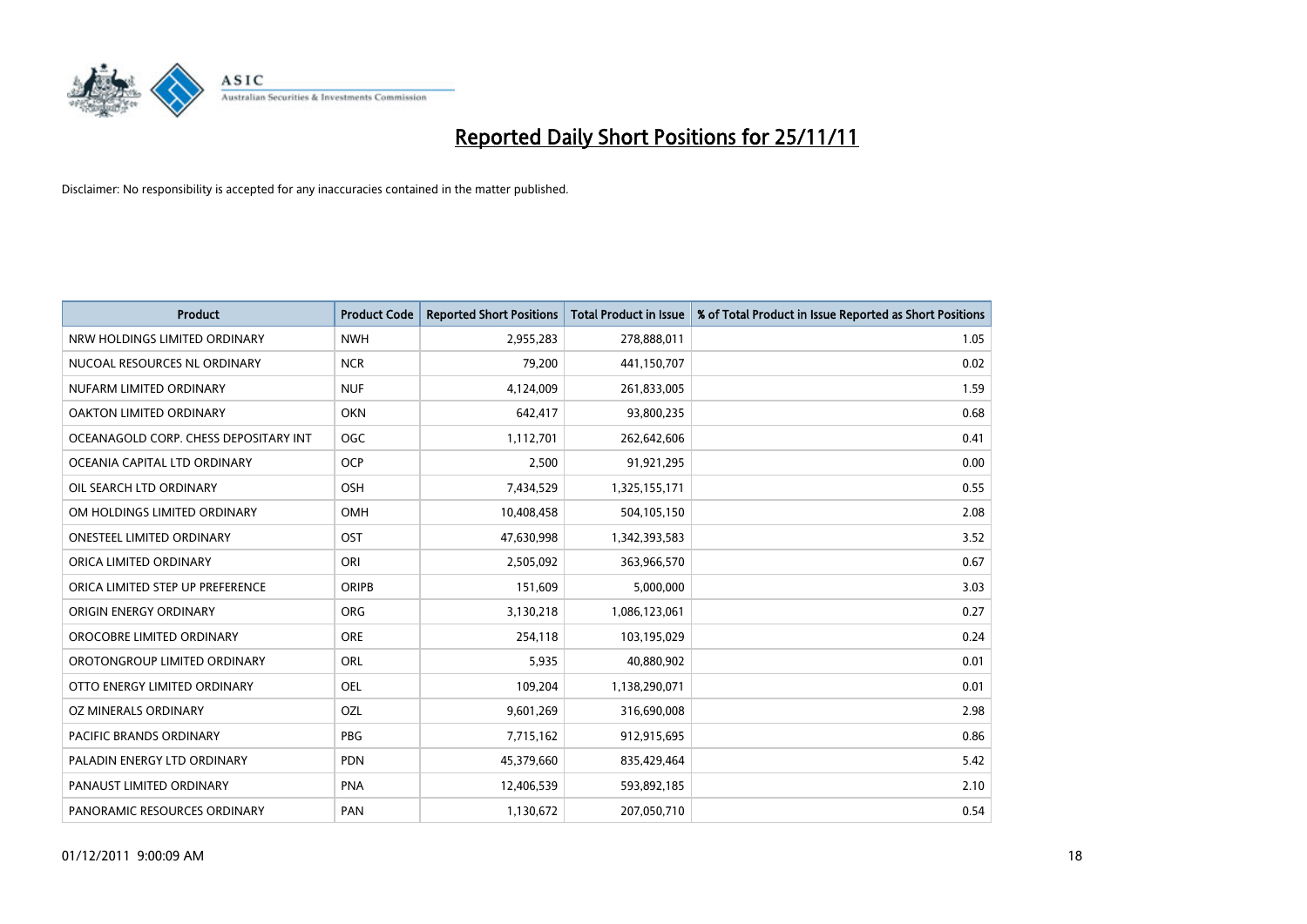

| <b>Product</b>                          | <b>Product Code</b> | <b>Reported Short Positions</b> | <b>Total Product in Issue</b> | % of Total Product in Issue Reported as Short Positions |
|-----------------------------------------|---------------------|---------------------------------|-------------------------------|---------------------------------------------------------|
| PAPERLINX LIMITED ORDINARY              | <b>PPX</b>          | 5,462,570                       | 609,280,761                   | 0.90                                                    |
| PAPILLON RES LTD ORDINARY               | PIR                 | 781,762                         | 209,170,467                   | 0.37                                                    |
| PATTIES FOODS LTD ORDINARY              | PFL                 |                                 | 138,989,223                   | 0.00                                                    |
| PEET LIMITED ORDINARY                   | <b>PPC</b>          | 840,134                         | 320,170,604                   | 0.27                                                    |
| PENINSULA ENERGY LTD ORDINARY           | <b>PEN</b>          | 1,493,377                       | 2,135,490,443                 | 0.07                                                    |
| PERILYA LIMITED ORDINARY                | PEM                 | 5,180,505                       | 722,413,904                   | 0.72                                                    |
| PERPETUAL LIMITED ORDINARY              | PPT                 | 2,878,287                       | 41,342,420                    | 6.95                                                    |
| PERSEUS MINING LTD ORDINARY             | PRU                 | 1,632,941                       | 455,827,088                   | 0.35                                                    |
| PETSEC ENERGY ORDINARY                  | <b>PSA</b>          | 223,332                         | 231,283,622                   | 0.10                                                    |
| PHARMAXIS LTD ORDINARY                  | <b>PXS</b>          | 2,064,774                       | 229,116,309                   | 0.90                                                    |
| PHOTON GROUP LTD ORDINARY               | PGA                 | 250,510                         | 1,540,886,866                 | 0.02                                                    |
| PLATINUM ASSET ORDINARY                 | <b>PTM</b>          | 6,123,898                       | 561,347,878                   | 1.10                                                    |
| PLATINUM AUSTRALIA ORDINARY             | <b>PLA</b>          | 5,901,904                       | 442,130,039                   | 1.33                                                    |
| PLATINUM AUSTRALIA RIGHTS 09-DEC-11 DEF | <b>PLAR</b>         | 88,748                          | 36,844,170                    | 0.24                                                    |
| PLATINUM CAPITAL LTD ORDINARY           | <b>PMC</b>          |                                 | 165,756,878                   | 0.00                                                    |
| PLUTON RESOURCES ORDINARY               | <b>PLV</b>          | 102                             | 227,338,688                   | 0.00                                                    |
| PMI GOLD CORP CDI 1:1                   | <b>PVM</b>          | 17,132                          | 52,109,650                    | 0.03                                                    |
| PMP LIMITED ORDINARY                    | <b>PMP</b>          | 843,782                         | 329,842,473                   | 0.26                                                    |
| PORT BOUVARD LIMITED ORDINARY           | PBD                 | 6,754                           | 593,868,295                   | 0.00                                                    |
| PREMIER INVESTMENTS ORDINARY            | <b>PMV</b>          | 414,725                         | 155,062,831                   | 0.27                                                    |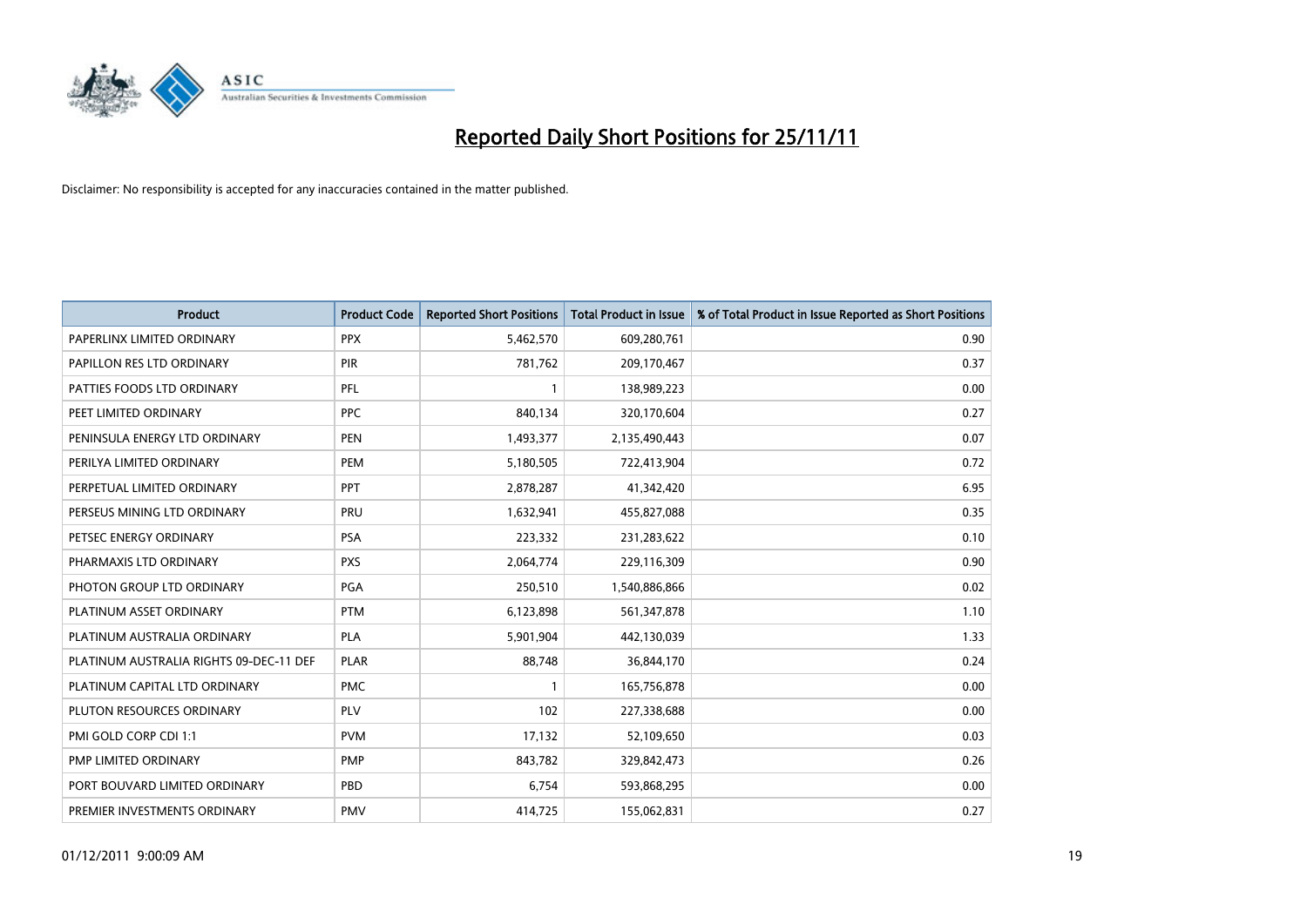

| <b>Product</b>                      | <b>Product Code</b> | <b>Reported Short Positions</b> | <b>Total Product in Issue</b> | % of Total Product in Issue Reported as Short Positions |
|-------------------------------------|---------------------|---------------------------------|-------------------------------|---------------------------------------------------------|
| PRIMA BIOMED LTD ORDINARY           | <b>PRR</b>          | 3,319,861                       | 1,016,742,788                 | 0.32                                                    |
| PRIMARY HEALTH CARE ORDINARY        | PRY                 | 11,134,078                      | 500,336,679                   | 2.23                                                    |
| PRIME MEDIA GRP LTD ORDINARY        | PRT                 | 989                             | 366,330,303                   | 0.00                                                    |
| PRIMEAG AUSTRALIA ORDINARY          | PAG                 | 57,786                          | 266,394,444                   | 0.02                                                    |
| PROGEN PHARMACEUTIC ORDINARY        | PGL                 | 151,596                         | 24,709,097                    | 0.61                                                    |
| PROGRAMMED ORDINARY                 | PRG                 | 531,095                         | 118,169,908                   | 0.44                                                    |
| <b>PSIVIDA CORP CDI 1:1</b>         | <b>PVA</b>          | 6,878                           | 8,689,940                     | 0.08                                                    |
| <b>QANTAS AIRWAYS ORDINARY</b>      | QAN                 | 30,467,845                      | 2,265,123,620                 | 1.33                                                    |
| <b>OBE INSURANCE GROUP ORDINARY</b> | <b>OBE</b>          | 24,980,590                      | 1,115,545,692                 | 2.21                                                    |
| OR NATIONAL LIMITED ORDINARY        | <b>ORN</b>          | 22,170,817                      | 2,440,000,000                 | 0.89                                                    |
| ORXPHARMA LTD ORDINARY              | <b>QRX</b>          | 270,000                         | 144,244,857                   | 0.19                                                    |
| QUBE LOGISTICS HLDG ORDINARY        | QUB                 | 175,122                         | 803,032,897                   | 0.02                                                    |
| RAMELIUS RESOURCES ORDINARY         | <b>RMS</b>          | 3,238,776                       | 326,556,273                   | 0.97                                                    |
| RAMSAY HEALTH CARE ORDINARY         | <b>RHC</b>          | 1,194,812                       | 202,081,252                   | 0.57                                                    |
| RANGE RESOURCES LTD ORDINARY        | <b>RRS</b>          | 1,702,700                       | 1,602,030,474                 | 0.11                                                    |
| <b>RCR TOMLINSON ORDINARY</b>       | <b>RCR</b>          | 68,067                          | 133,601,005                   | 0.05                                                    |
| <b>REA GROUP ORDINARY</b>           | <b>REA</b>          | 398,974                         | 131,714,699                   | 0.30                                                    |
| <b>RECKON LIMITED ORDINARY</b>      | <b>RKN</b>          | 831,500                         | 133,354,672                   | 0.62                                                    |
| <b>RED FORK ENERGY ORDINARY</b>     | <b>RFE</b>          | 7,696                           | 269,769,853                   | 0.00                                                    |
| REDBANK ENERGY LTD ORDINARY         | AEJ                 | 19                              | 786,287                       | 0.00                                                    |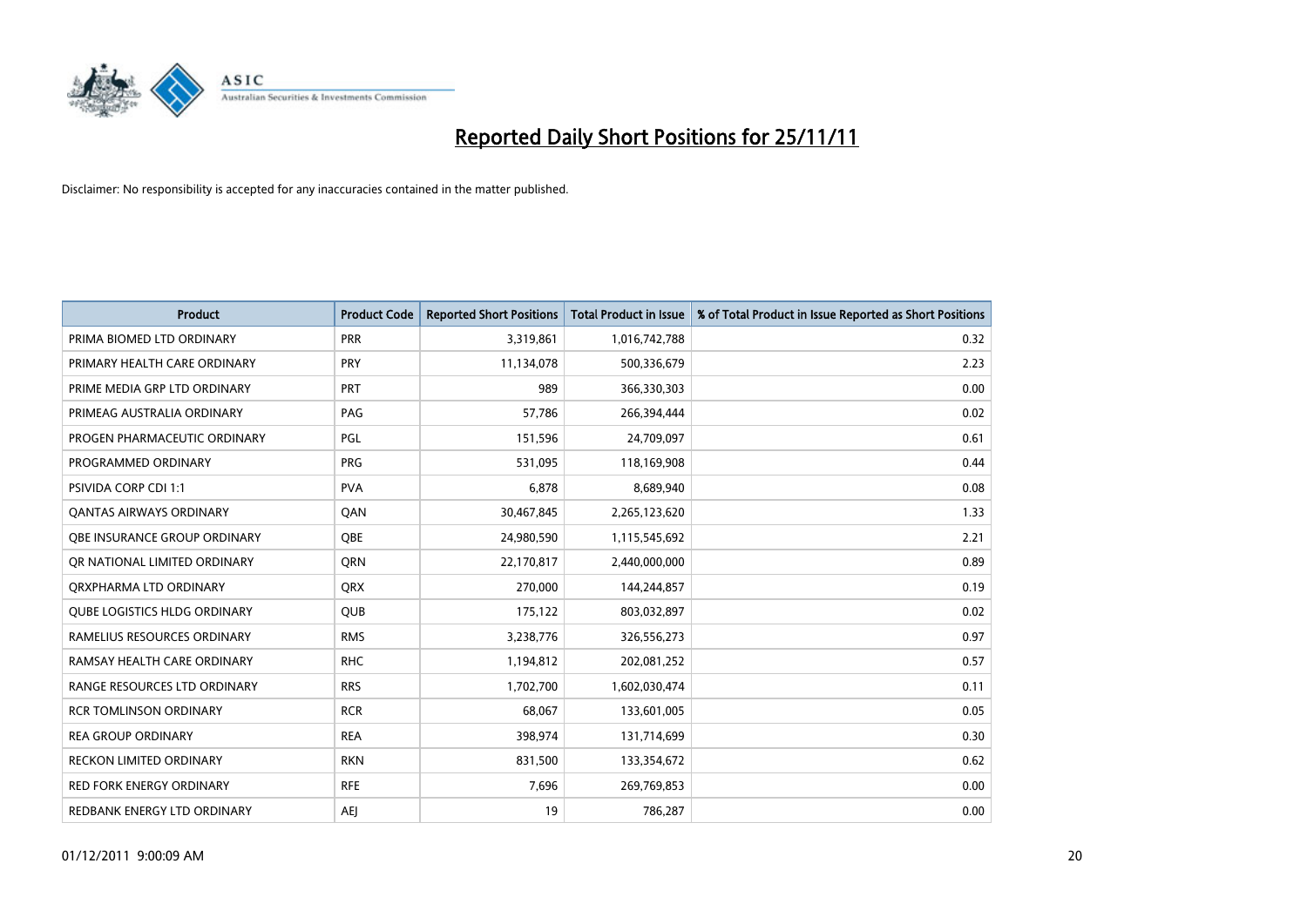

| <b>Product</b>                      | <b>Product Code</b> | <b>Reported Short Positions</b> | <b>Total Product in Issue</b> | % of Total Product in Issue Reported as Short Positions |
|-------------------------------------|---------------------|---------------------------------|-------------------------------|---------------------------------------------------------|
| REED RESOURCES LTD ORDINARY         | <b>RDR</b>          | 466,258                         | 264,742,501                   | 0.18                                                    |
| REGIS RESOURCES ORDINARY            | <b>RRL</b>          | 1,184,869                       | 434,457,441                   | 0.30                                                    |
| RESMED INC CDI 10:1                 | <b>RMD</b>          | 5,785,434                       | 1,556,242,300                 | 0.36                                                    |
| RESOLUTE MINING ORDINARY            | <b>RSG</b>          | 4,542,919                       | 469,558,162                   | 0.97                                                    |
| <b>RESOURCE GENERATION ORDINARY</b> | <b>RES</b>          | 293,311                         | 262,895,652                   | 0.11                                                    |
| RETAIL FOOD GROUP ORDINARY          | <b>RFG</b>          | 7,306                           | 108,229,282                   | 0.01                                                    |
| REVERSE CORP LIMITED ORDINARY       | <b>REF</b>          | 25,141                          | 92,382,175                    | 0.03                                                    |
| REX MINERALS LIMITED ORDINARY       | <b>RXM</b>          | 1,476,769                       | 153,635,519                   | 0.95                                                    |
| RHG LIMITED ORDINARY                | <b>RHG</b>          | 56,619                          | 308,483,177                   | 0.02                                                    |
| <b>RIALTO ENERGY ORDINARY</b>       | <b>RIA</b>          | 121,566                         | 375,006,264                   | 0.03                                                    |
| RIO TINTO LIMITED ORDINARY          | <b>RIO</b>          | 25,316,935                      | 435,758,720                   | 5.79                                                    |
| RIVERCITY MOTORWAY STAPLED          | <b>RCY</b>          | 132,000                         | 957,010,115                   | 0.01                                                    |
| ROC OIL COMPANY ORDINARY            | <b>ROC</b>          | 2,398,102                       | 683,029,641                   | 0.34                                                    |
| ROYAL WOLF HOLDINGS ORDINARY        | <b>RWH</b>          | 11,000                          | 100,387,052                   | 0.01                                                    |
| SAI GLOBAL LIMITED ORDINARY         | SAI                 | 1,762,942                       | 202,259,037                   | 0.87                                                    |
| SALMAT LIMITED ORDINARY             | <b>SLM</b>          | 446,369                         | 159,802,174                   | 0.27                                                    |
| SAMSON OIL & GAS LTD ORDINARY       | SSN                 | 207,156                         | 1,750,183,770                 | 0.00                                                    |
| SANDFIRE RESOURCES ORDINARY         | <b>SFR</b>          | 2,466,953                       | 150,879,969                   | 1.63                                                    |
| <b>SANTOS LTD ORDINARY</b>          | <b>STO</b>          | 11,430,348                      | 941,371,141                   | 1.19                                                    |
| SARACEN MINERAL ORDINARY            | SAR                 | 691,851                         | 593,210,240                   | 0.11                                                    |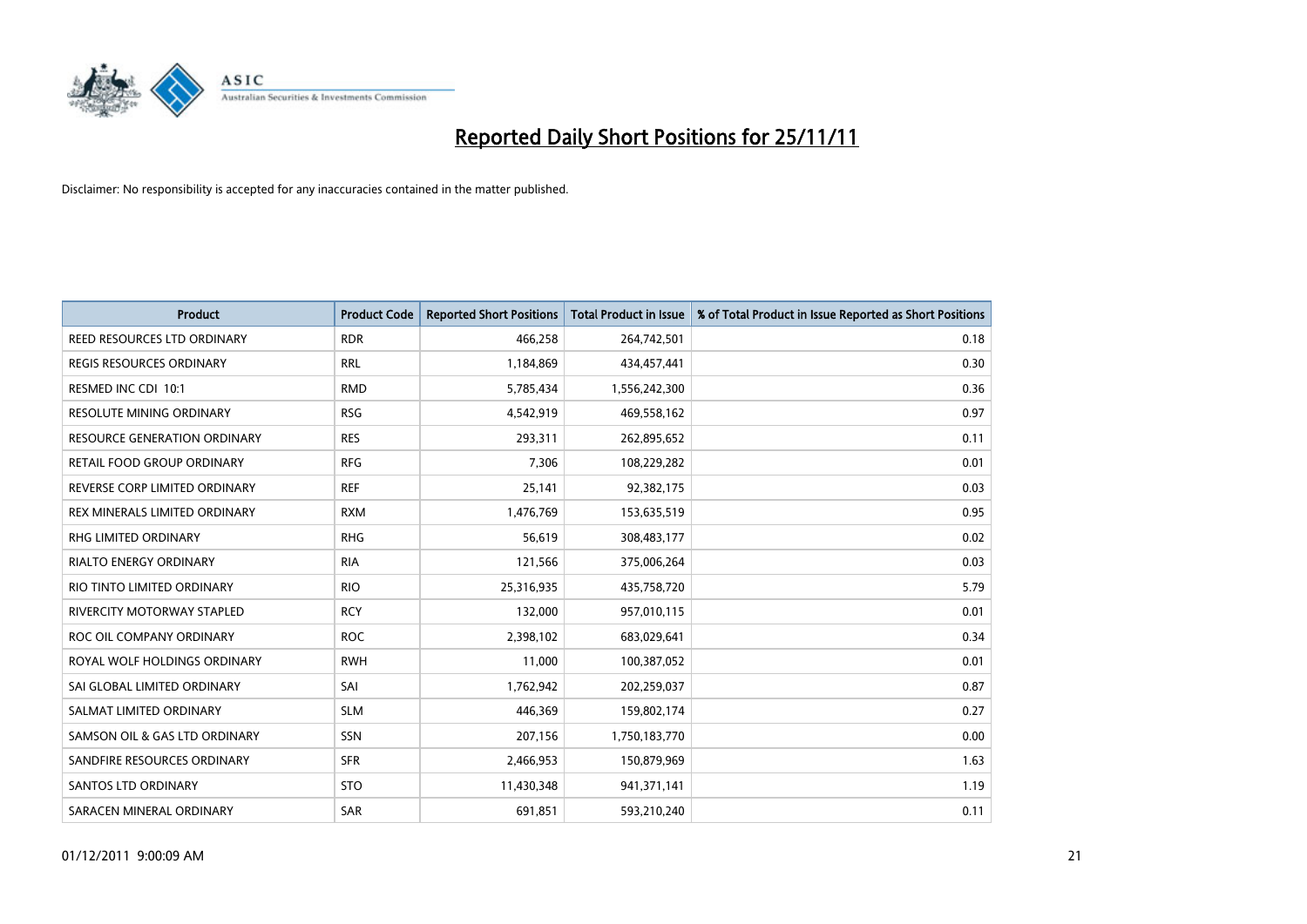

| <b>Product</b>                           | <b>Product Code</b> | <b>Reported Short Positions</b> | <b>Total Product in Issue</b> | % of Total Product in Issue Reported as Short Positions |
|------------------------------------------|---------------------|---------------------------------|-------------------------------|---------------------------------------------------------|
| SEDGMAN LIMITED ORDINARY                 | <b>SDM</b>          | 327,726                         | 212,215,619                   | 0.15                                                    |
| SEEK LIMITED ORDINARY                    | <b>SEK</b>          | 15,609,238                      | 337,079,207                   | 4.63                                                    |
| SELECT HARVESTS ORDINARY                 | <b>SHV</b>          | 40,094                          | 56,392,664                    | 0.07                                                    |
| SENETAS CORPORATION ORDINARY             | <b>SEN</b>          | 756,999                         | 463,105,195                   | 0.16                                                    |
| SENEX ENERGY LIMITED ORDINARY            | SXY                 | 400.000                         | 917,392,416                   | 0.04                                                    |
| SERVCORP LIMITED ORDINARY                | SRV                 | 26,183                          | 98,440,807                    | 0.03                                                    |
| SERVICE STREAM ORDINARY                  | <b>SSM</b>          | 344,663                         | 283,418,867                   | 0.12                                                    |
| SEVEN GROUP HOLDINGS CONV. RED. PREF.    | <b>SVWPA</b>        | 59,994                          | 4,963,640                     | 1.21                                                    |
| SEVEN GROUP HOLDINGS ORDINARY            | <b>SVW</b>          | 1,211,907                       | 306,410,281                   | 0.40                                                    |
| SEVEN WEST MEDIA LTD ORDINARY            | <b>SWM</b>          | 2,346,350                       | 645,719,542                   | 0.36                                                    |
| SIGMA PHARMACEUTICAL ORDINARY            | <b>SIP</b>          | 13,008,297                      | 1,178,626,572                 | 1.09                                                    |
| SILEX SYSTEMS ORDINARY                   | <b>SLX</b>          | 509,003                         | 170,133,997                   | 0.29                                                    |
| SILVER LAKE RESOURCE ORDINARY            | <b>SLR</b>          | 822,025                         | 206,291,063                   | 0.39                                                    |
| SIMS METAL MGMT LTD ORDINARY             | SGM                 | 3,243,066                       | 207,193,497                   | 1.59                                                    |
| SINGAPORE TELECOMM. CHESS DEPOSITARY INT | <b>SGT</b>          | 6,854,997                       | 188,667,418                   | 3.62                                                    |
| SIRIUS RESOURCES NL ORDINARY             | <b>SIR</b>          | 82,500                          | 137,134,586                   | 0.06                                                    |
| SIRTEX MEDICAL ORDINARY                  | <b>SRX</b>          | 2,339                           | 55,768,136                    | 0.00                                                    |
| SKILLED GROUP LTD ORDINARY               | <b>SKE</b>          | 48,906                          | 233, 243, 776                 | 0.01                                                    |
| SMS MANAGEMENT, ORDINARY                 | <b>SMX</b>          | 113,101                         | 68,290,180                    | 0.17                                                    |
| SONIC HEALTHCARE ORDINARY                | <b>SHL</b>          | 5,612,976                       | 389,969,875                   | 1.42                                                    |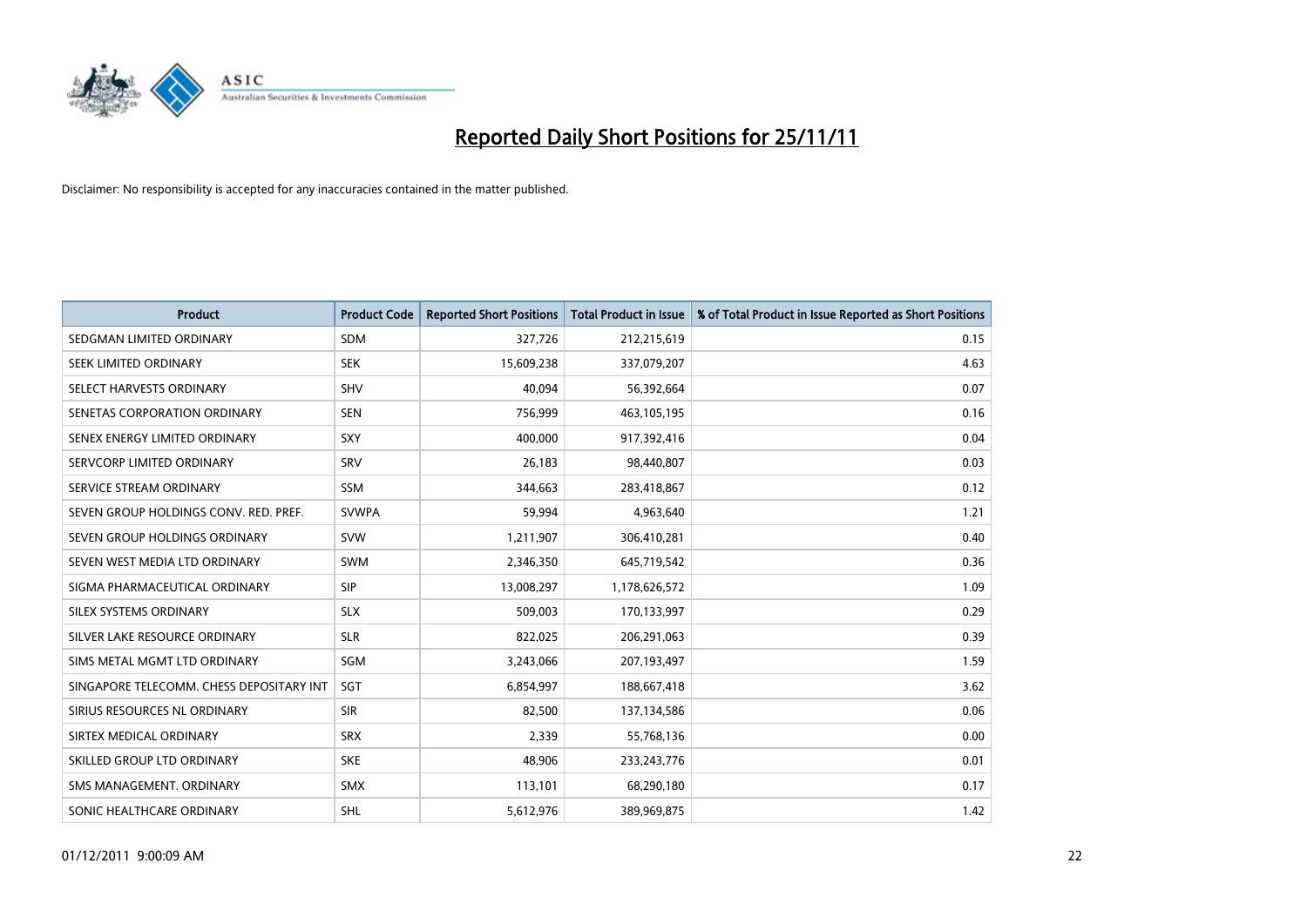

| <b>Product</b>                           | <b>Product Code</b> | <b>Reported Short Positions</b> | <b>Total Product in Issue</b> | % of Total Product in Issue Reported as Short Positions |
|------------------------------------------|---------------------|---------------------------------|-------------------------------|---------------------------------------------------------|
| SOUL PATTINSON (W.H) ORDINARY            | SOL                 | 463                             | 238,640,580                   | 0.00                                                    |
| SOUTH BOULDER MINES ORDINARY             | <b>STB</b>          | 139,389                         | 87,115,688                    | 0.16                                                    |
| SP AUSNET STAPLED SECURITIES             | <b>SPN</b>          | 14,199,484                      | 2,850,932,204                 | 0.49                                                    |
| SPARK INFRASTRUCTURE STAPLED NOTE & UNIT | SKI                 | 16,347,586                      | 1,326,734,264                 | 1.22                                                    |
| SPDR 200 FUND ETF UNITS                  | <b>STW</b>          | 8                               | 52,578,556                    | 0.00                                                    |
| SPECIALTY FASHION ORDINARY               | SFH                 | 598,437                         | 192,086,121                   | 0.32                                                    |
| SPOTLESS GROUP LTD ORDINARY              | <b>SPT</b>          | 1,193,197                       | 265,454,407                   | 0.44                                                    |
| ST BARBARA LIMITED ORDINARY              | <b>SBM</b>          | 7,214,619                       | 325,615,389                   | 2.22                                                    |
| STAGING CONNECTIONS ORDINARY             | <b>STG</b>          | 2,917,189                       | 78,317,726                    | 3.72                                                    |
| STANMORE COAL LTD ORDINARY               | <b>SMR</b>          | 17,231                          | 89,791,402                    | 0.02                                                    |
| STARPHARMA HOLDINGS ORDINARY             | SPL                 | 1,618,551                       | 277,794,020                   | 0.58                                                    |
| STH AMERICAN COR LTD ORDINARY            | SAY                 | 9,200                           | 257,785,604                   | 0.00                                                    |
| STHN CROSS MEDIA ORDINARY                | <b>SXL</b>          | 3,790,446                       | 705,766,444                   | 0.54                                                    |
| STOCKLAND UNITS/ORD STAPLED              | SGP                 | 23,427,075                      | 2,338,995,230                 | 0.99                                                    |
| STRAITS RES LTD. ORDINARY                | SRO                 | 485.465                         | 324,796,141                   | 0.15                                                    |
| STW COMMUNICATIONS ORDINARY              | SGN                 | 240,355                         | 363,702,471                   | 0.06                                                    |
| SUNCORP GROUP LTD ORDINARY               | <b>SUN</b>          | 9,625,380                       | 1,286,600,980                 | 0.72                                                    |
| SUNDANCE ENERGY ORDINARY                 | <b>SEA</b>          | 203,738                         | 277,098,474                   | 0.08                                                    |
| SUNDANCE RESOURCES ORDINARY              | <b>SDL</b>          | 5,598,793                       | 2,902,422,169                 | 0.19                                                    |
| SUNLAND GROUP LTD ORDINARY               | <b>SDG</b>          | 38.698                          | 201,578,526                   | 0.02                                                    |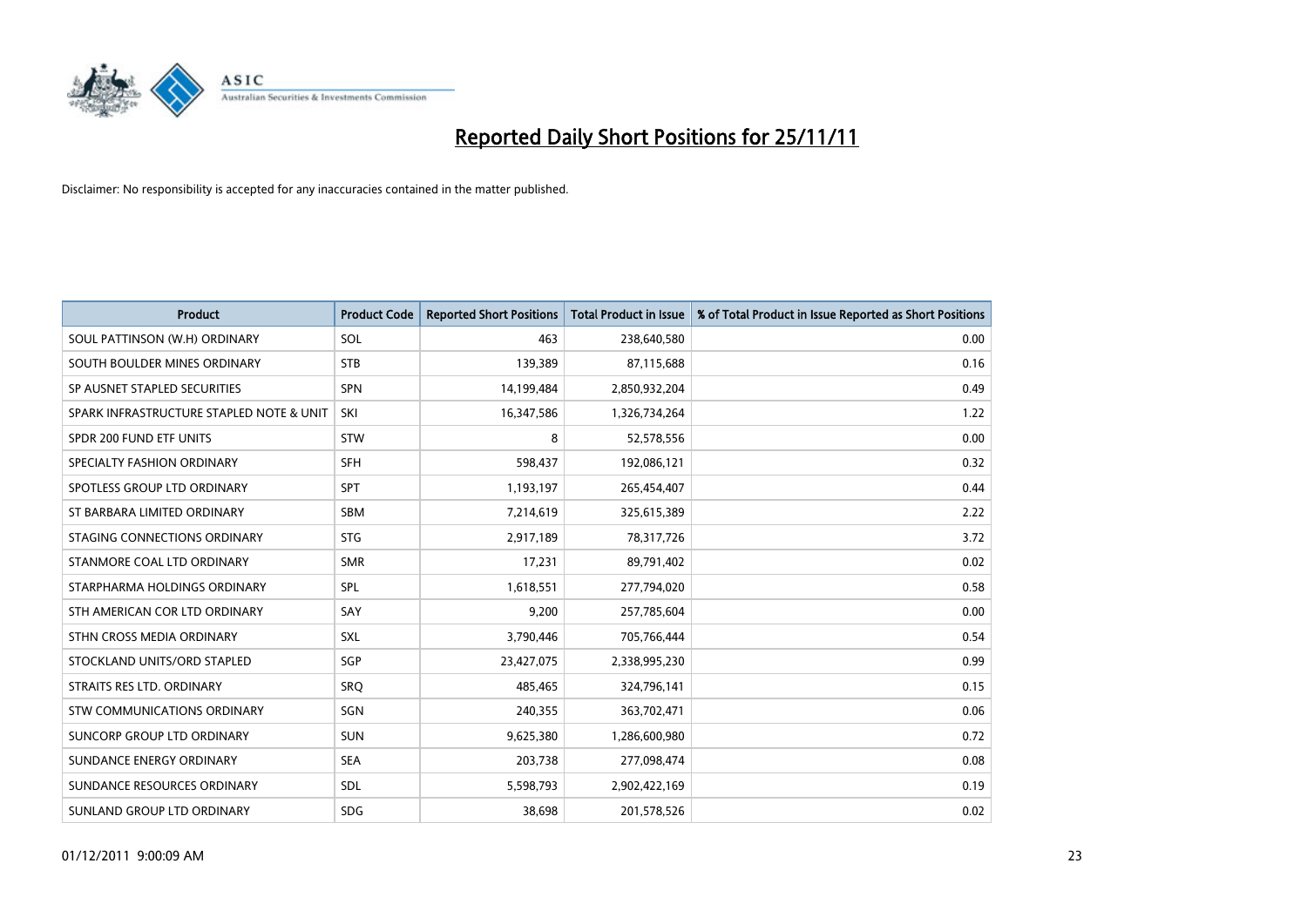

| <b>Product</b>                       | <b>Product Code</b> | <b>Reported Short Positions</b> | <b>Total Product in Issue</b> | % of Total Product in Issue Reported as Short Positions |
|--------------------------------------|---------------------|---------------------------------|-------------------------------|---------------------------------------------------------|
| SUPER RET REP LTD ORDINARY           | <b>SUL</b>          | 2,309,292                       | 185,306,121                   | 1.23                                                    |
| SWICK MINING ORDINARY                | <b>SWK</b>          | 1,548                           | 236,724,970                   | 0.00                                                    |
| <b>SYMEX HOLDINGS ORDINARY</b>       | <b>SYM</b>          | 6.633                           | 191,593,493                   | 0.00                                                    |
| TABCORP HOLDINGS LTD ORDINARY        | <b>TAH</b>          | 5,022,229                       | 712,805,880                   | 0.70                                                    |
| <b>TALENT2 INTERNATION ORDINARY</b>  | <b>TWO</b>          | 7                               | 147,349,701                   | 0.00                                                    |
| TAP OIL LIMITED ORDINARY             | <b>TAP</b>          | 3,187,539                       | 240,995,311                   | 1.32                                                    |
| TASSAL GROUP LIMITED ORDINARY        | <b>TGR</b>          | 80,560                          | 146,304,404                   | 0.05                                                    |
| TATTS GROUP LTD ORDINARY             | <b>TTS</b>          | 12,444,312                      | 1,340,756,623                 | 0.91                                                    |
| TELECOM CORPORATION ORDINARY         | <b>TEL</b>          | 11,562,276                      | 1,924,943,857                 | 0.58                                                    |
| TELSTRA CORPORATION, ORDINARY        | <b>TLS</b>          | 42,696,201                      | 12,443,074,357                | 0.33                                                    |
| TEN NETWORK HOLDINGS ORDINARY        | <b>TEN</b>          | 50,989,853                      | 1,045,236,720                 | 4.88                                                    |
| TERANGA GOLD CORP CDI 1:1            | <b>TGZ</b>          | 207,431                         | 153,870,012                   | 0.12                                                    |
| TFS CORPORATION LTD ORDINARY         | <b>TFC</b>          | 86,829                          | 279,621,829                   | 0.03                                                    |
| THAKRAL HOLDINGS GRP ORDINARY/UNIT   | <b>THG</b>          | 2                               | 585,365,014                   | 0.00                                                    |
| THE REJECT SHOP ORDINARY             | <b>TRS</b>          | 1,565,667                       | 26,071,170                    | 6.01                                                    |
| THOR MINING PLC CHESS DEPOSITARY 1:1 | <b>THR</b>          | 2,307                           | 222,489,120                   | 0.00                                                    |
| THORN GROUP LIMITED ORDINARY         | <b>TGA</b>          | 64,371                          | 146,091,970                   | 0.04                                                    |
| TIGER RESOURCES ORDINARY             | <b>TGS</b>          | 1,257,831                       | 671,110,549                   | 0.18                                                    |
| <b>TISHMAN SPEYER UNITS</b>          | <b>TSO</b>          | 62,609                          | 338,440,904                   | 0.02                                                    |
| TNG LIMITED ORDINARY                 | <b>TNG</b>          | 4,321                           | 284,803,062                   | 0.00                                                    |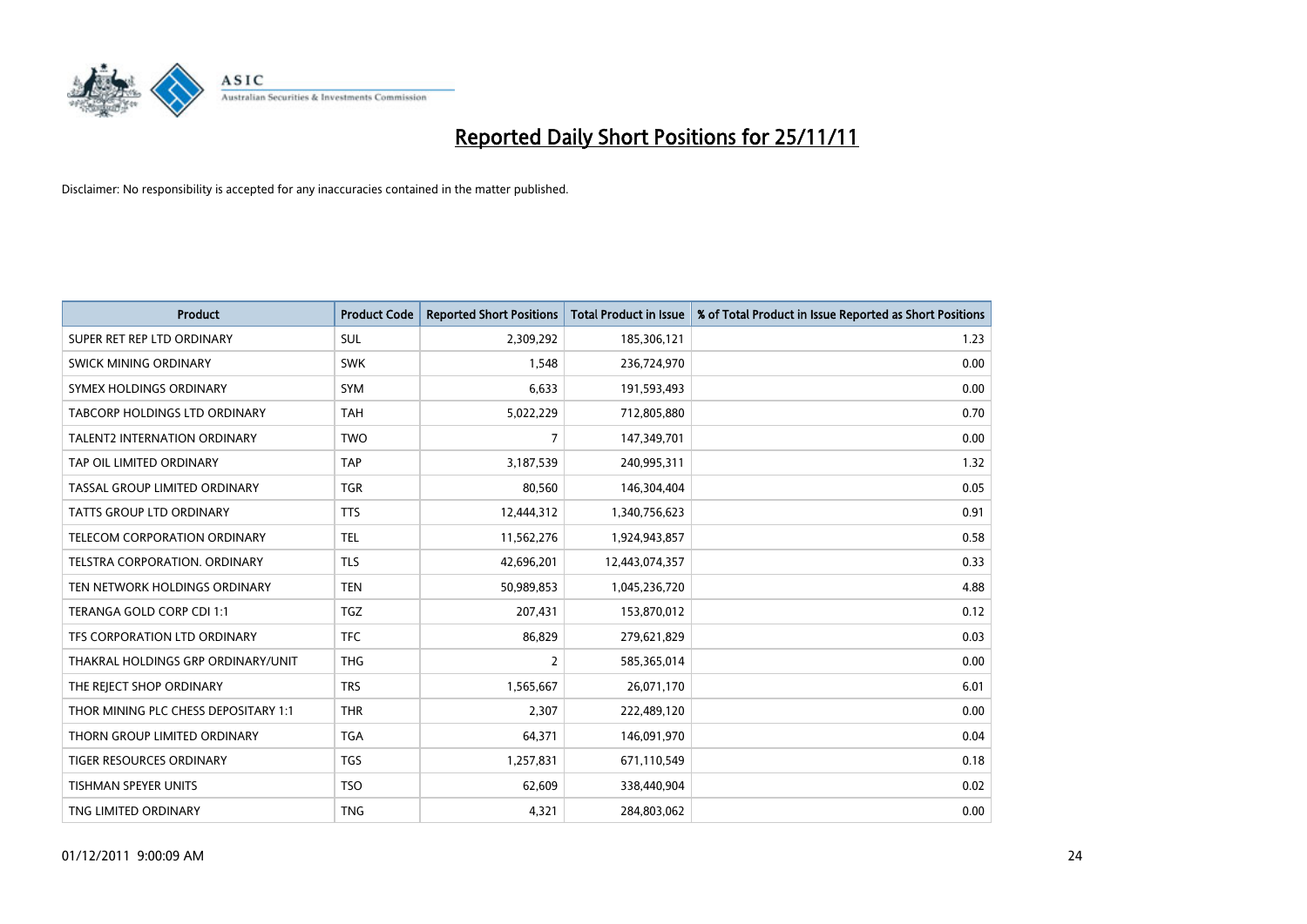

| <b>Product</b>                       | <b>Product Code</b> | <b>Reported Short Positions</b> | <b>Total Product in Issue</b> | % of Total Product in Issue Reported as Short Positions |
|--------------------------------------|---------------------|---------------------------------|-------------------------------|---------------------------------------------------------|
| TOLL HOLDINGS LTD ORDINARY           | <b>TOL</b>          | 22,232,730                      | 717,133,875                   | 3.10                                                    |
| TORO ENERGY LIMITED ORDINARY         | <b>TOE</b>          | 35,404                          | 975,436,676                   | 0.00                                                    |
| <b>TOWER LIMITED ORDINARY</b>        | <b>TWR</b>          | 689,519                         | 265,176,580                   | 0.26                                                    |
| TOX FREE SOLUTIONS ORDINARY          | <b>TOX</b>          | 14,801                          | 97,626,882                    | 0.01                                                    |
| TPG TELECOM LIMITED ORDINARY         | <b>TPM</b>          | 3,753,599                       | 783,895,606                   | 0.47                                                    |
| <b>TRANSFIELD SERVICES ORDINARY</b>  | <b>TSE</b>          | 4,506,128                       | 548,357,906                   | 0.80                                                    |
| TRANSPACIFIC INDUST, ORDINARY        | <b>TPI</b>          | 4,609,592                       | 1,490,155,467                 | 0.31                                                    |
| TRANSURBAN GROUP TRIPLE STAPLED SEC. | <b>TCL</b>          | 3,185,382                       | 1,450,874,876                 | 0.20                                                    |
| TREASURY WINE ESTATE ORDINARY        | <b>TWE</b>          | 12,097,579                      | 647,227,144                   | 1.87                                                    |
| TRINITY GROUP STAPLED SECURITIES     | <b>TCO</b>          | 3,419                           | 193,235,631                   | 0.00                                                    |
| TROY RESOURCES NL ORDINARY           | <b>TRY</b>          | 89,319                          | 88,149,823                    | 0.10                                                    |
| UGL LIMITED ORDINARY                 | UGL                 | 4,649,980                       | 166,047,171                   | 2.77                                                    |
| UNILIFE CORPORATION CDI 6:1          | <b>UNS</b>          | 1,122,423                       | 260,848,758                   | 0.43                                                    |
| <b>VDM GROUP LIMITED ORDINARY</b>    | <b>VMG</b>          | 11,116                          | 932,485,103                   | 0.00                                                    |
| <b>VENTURE MINERALS ORDINARY</b>     | <b>VMS</b>          | 346,955                         | 221,093,592                   | 0.15                                                    |
| VIEW RESOURCES LTD ORDINARY          | <b>VRE</b>          | 1,760                           | 881,953,670                   | 0.00                                                    |
| VILLAGE ROADSHOW LTD ORDINARY        | <b>VRL</b>          | 553                             | 151,484,285                   | 0.00                                                    |
| VIRGIN BLUE HOLDINGS ORDINARY        | <b>VBA</b>          | 39,625,684                      | 2,210,197,600                 | 1.78                                                    |
| <b>VITA GROUP LTD ORDINARY</b>       | <b>VTG</b>          | 75,190                          | 142,499,800                   | 0.05                                                    |
| VITERRA INC CDI 1:1                  | <b>VTA</b>          | 3,828                           | 68,629,939                    | 0.01                                                    |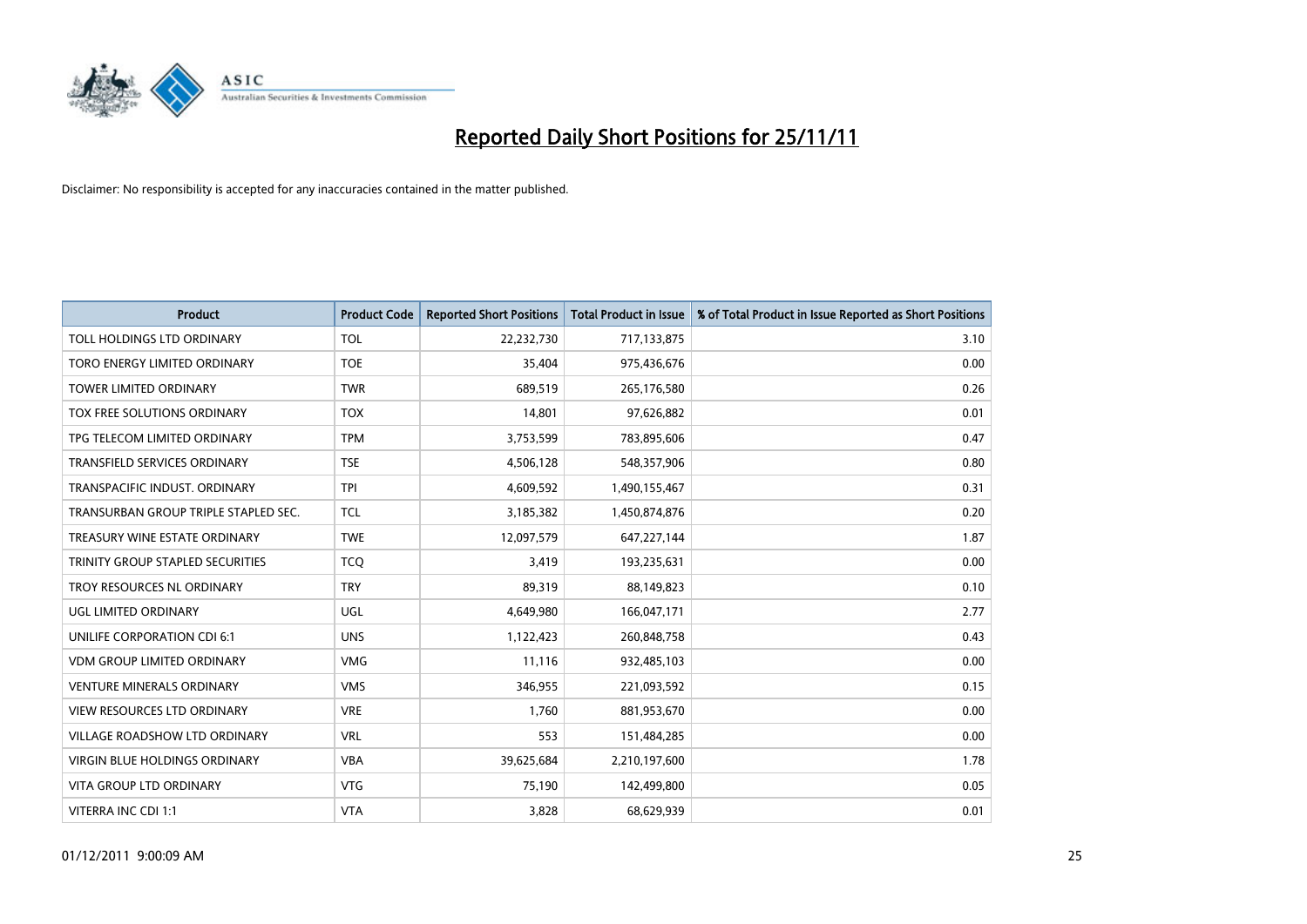

| <b>Product</b>                                | <b>Product Code</b> | <b>Reported Short Positions</b> | <b>Total Product in Issue</b> | % of Total Product in Issue Reported as Short Positions |
|-----------------------------------------------|---------------------|---------------------------------|-------------------------------|---------------------------------------------------------|
| <b>WATPAC LIMITED ORDINARY</b>                | <b>WTP</b>          | 87,391                          | 185,160,973                   | 0.04                                                    |
| <b>WDS LIMITED ORDINARY</b>                   | <b>WDS</b>          | 701                             | 144,740,614                   | 0.00                                                    |
| WEBIET LIMITED ORDINARY                       | <b>WEB</b>          | 51,142                          | 73,180,426                    | 0.07                                                    |
| <b>WESFARMERS LIMITED ORDINARY</b>            | <b>WES</b>          | 23,010,213                      | 1,005,852,841                 | 2.27                                                    |
| <b>WESFARMERS LIMITED PARTIALLY PROTECTED</b> | <b>WESN</b>         | 1,048,676                       | 151,219,321                   | 0.70                                                    |
| <b>WESTERN AREAS NL ORDINARY</b>              | <b>WSA</b>          | 11,480,990                      | 179,735,899                   | 6.39                                                    |
| WESTERN DESERT RES. ORDINARY                  | <b>WDR</b>          | 948                             | 207, 277, 648                 | 0.00                                                    |
| WESTFIELD GROUP ORD/UNIT STAPLED SEC          | <b>WDC</b>          | 13,522,938                      | 2,308,988,539                 | 0.54                                                    |
| WESTFIELD RETAIL TST UNIT STAPLED             | <b>WRT</b>          | 39,802,719                      | 3,054,166,195                 | 1.29                                                    |
| <b>WESTPAC BANKING CORP ORDINARY</b>          | <b>WBC</b>          | 70,550,463                      | 3,030,722,002                 | 2.28                                                    |
| WHITE ENERGY COMPANY ORDINARY                 | <b>WEC</b>          | 9,612,695                       | 316,104,241                   | 3.04                                                    |
| <b>WHITEHAVEN COAL ORDINARY</b>               | <b>WHC</b>          | 677,522                         | 494,535,082                   | 0.13                                                    |
| WHK GROUP LIMITED ORDINARY                    | <b>WHG</b>          | 34,194                          | 265,200,652                   | 0.01                                                    |
| <b>WILDHORSE ENERGY ORDINARY</b>              | <b>WHE</b>          | 26,413                          | 250,928,627                   | 0.01                                                    |
| WINDIMURRA VANADIUM ORDINARY                  | <b>WVL</b>          | 163,685                         | 154,278,674                   | 0.11                                                    |
| WOODSIDE PETROLEUM ORDINARY                   | <b>WPL</b>          | 3,419,279                       | 805,671,604                   | 0.41                                                    |
| WOOLWORTHS LIMITED ORDINARY                   | <b>WOW</b>          | 3,021,280                       | 1,224,814,736                 | 0.24                                                    |
| WORLEYPARSONS LTD ORDINARY                    | <b>WOR</b>          | 5,513,823                       | 241,703,830                   | 2.27                                                    |
| <b>WOTIF.COM HOLDINGS ORDINARY</b>            | <b>WTF</b>          | 13,271,286                      | 211,255,444                   | 6.26                                                    |
| WPG RES LTD ORDINARY                          | <b>WPG</b>          | 43,258                          | 257,864,413                   | 0.02                                                    |